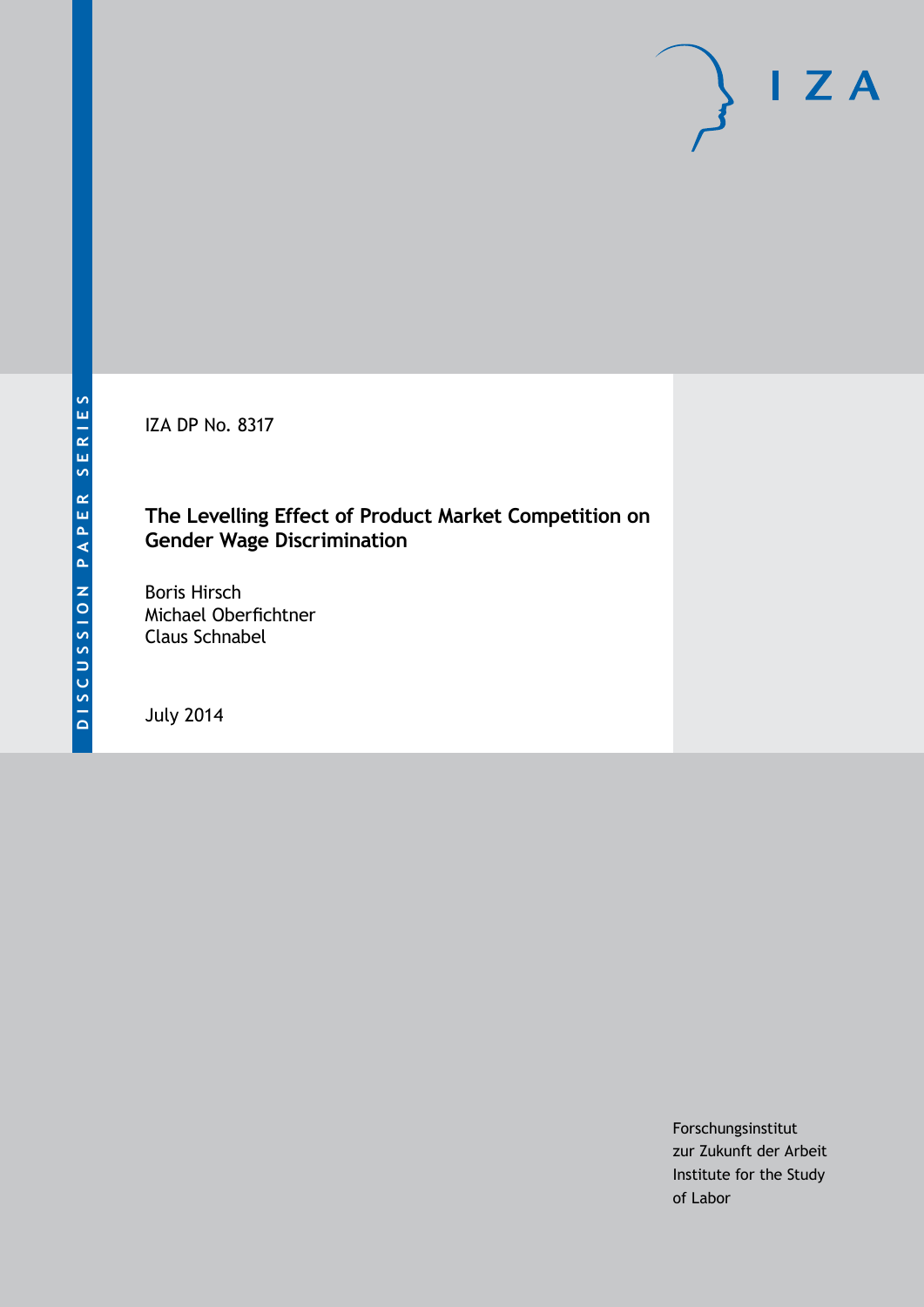# **The Levelling Effect of Product Market Competition on Gender Wage Discrimination**

# **Boris Hirsch**

*University of Erlangen-Nuremberg*

# **Michael Oberfichtner**

*University of Erlangen-Nuremberg*

# **Claus Schnabel**

*University of Erlangen-Nuremberg and IZA*

### Discussion Paper No. 8317 July 2014

IZA

P.O. Box 7240 53072 Bonn **Germany** 

Phone: +49-228-3894-0 Fax: +49-228-3894-180 E-mail: [iza@iza.org](mailto:iza@iza.org)

Any opinions expressed here are those of the author(s) and not those of IZA. Research published in this series may include views on policy, but the institute itself takes no institutional policy positions. The IZA research network is committed to the IZA Guiding Principles of Research Integrity.

The Institute for the Study of Labor (IZA) in Bonn is a local and virtual international research center and a place of communication between science, politics and business. IZA is an independent nonprofit organization supported by Deutsche Post Foundation. The center is associated with the University of Bonn and offers a stimulating research environment through its international network, workshops and conferences, data service, project support, research visits and doctoral program. IZA engages in (i) original and internationally competitive research in all fields of labor economics, (ii) development of policy concepts, and (iii) dissemination of research results and concepts to the interested public.

<span id="page-1-0"></span>IZA Discussion Papers often represent preliminary work and are circulated to encourage discussion. Citation of such a paper should account for its provisional character. A revised version may be available directly from the author.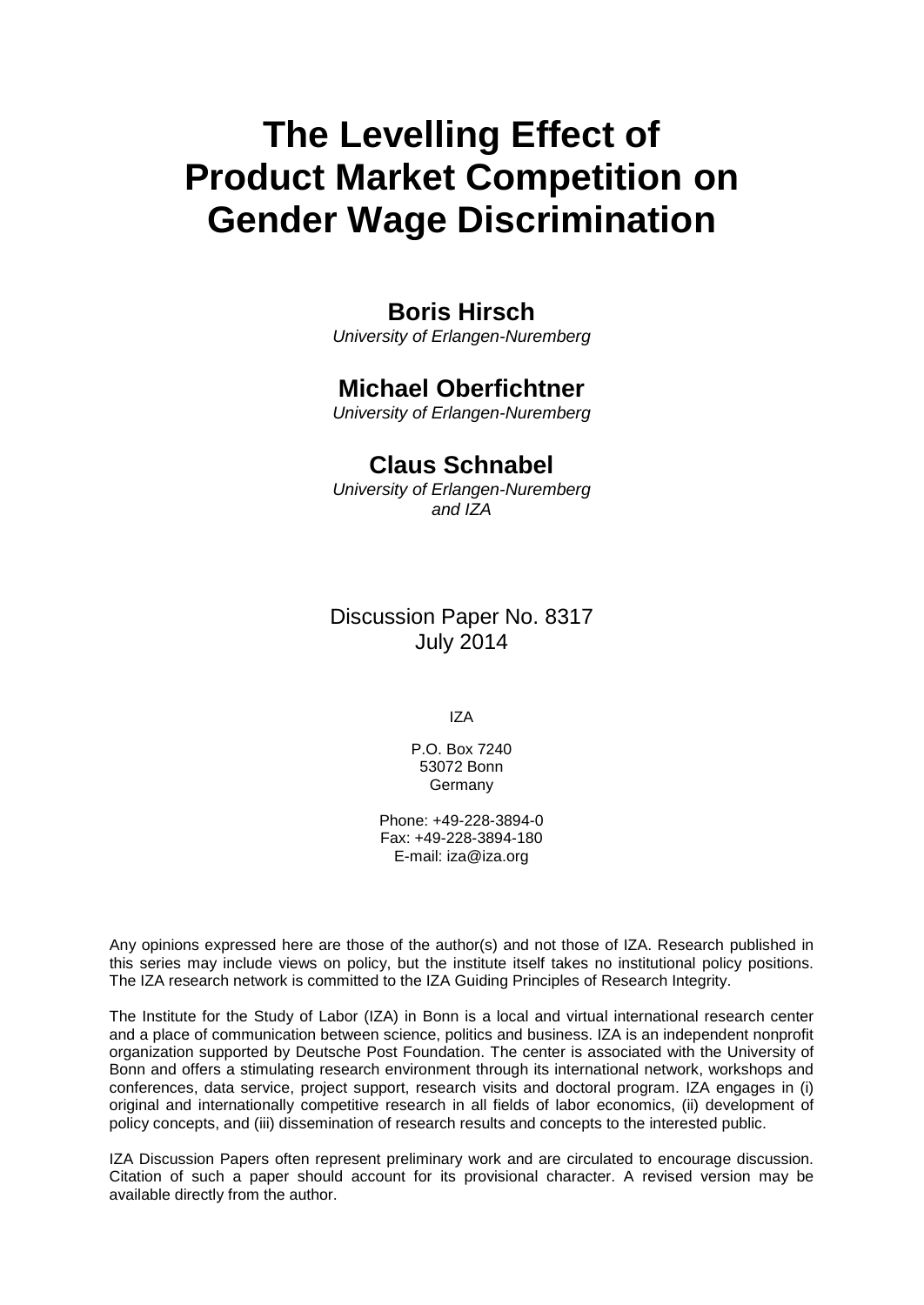IZA Discussion Paper No. 8317 July 2014

# **ABSTRACT**

# **The Levelling Effect of Product Market Competition on Gender Wage Discrimination[\\*](#page-1-0)**

Using linked employer-employee panel data for West Germany that include direct information on the competition faced by plants, we investigate the effect of product market competition on the gender pay gap. Controlling for match fixed effects we find that intensified competition significantly lowers the unexplained gap in plants with neither collective agreements nor a works council. Conversely, there is no effect in plants with these types of worker codetermination, which are unlikely to have enough discretion to adjust wages in the short run. We also document a larger competition effect in plants with few females in their workforces. Our findings are in line with Beckerian taste-based employer wage discrimination that is limited by competitive forces.

JEL Classification: J16, J31, J71

Keywords: gender pay gap, discrimination, product market competition

Corresponding author:

Claus Schnabel University of Erlangen-Nuremberg Chair of Labour and Regional Economics Lange Gasse 20 90403 Nuremberg **Germany** E-mail: [claus.schnabel@fau.de](mailto:claus.schnabel@fau.de)

We would like to thank Christian Dustmann, Andrea Weber, and Thomas Zwick for very useful suggestions. We further appreciate the comments received at annual 2014 annual meetings of the *Ausschuss für Bevölkerungsökonomie im Verein für Socialpolitik* and the European Society of Population Economics and the 2014 BGPE workshop.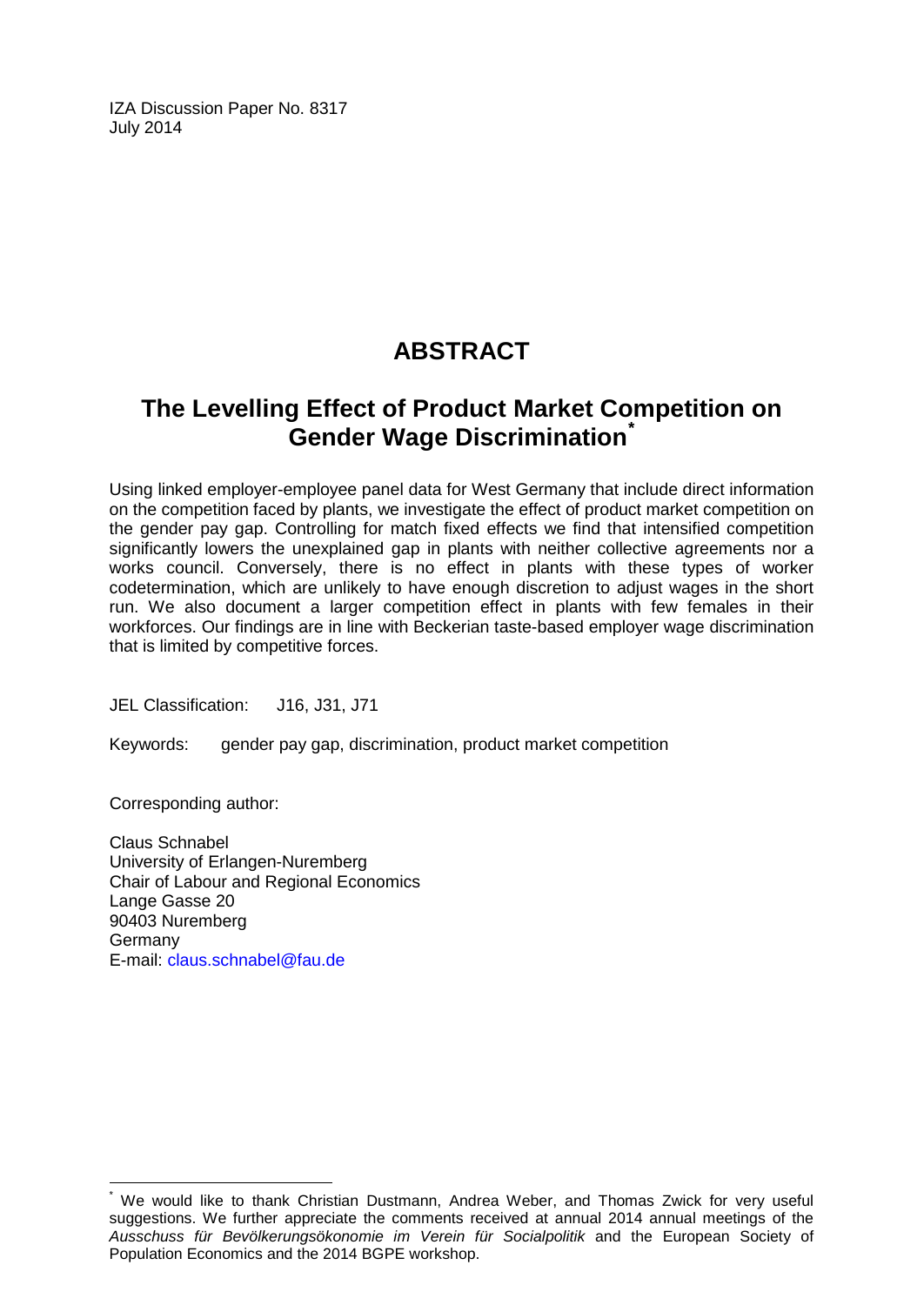### **1 Introduction**

 $\overline{a}$ 

Studies documenting a significant, persistent gender pay gap are legion, as are studies relating this gap to wage discrimination in the labour market.<sup>1</sup> The usual theoretical approach to wage discrimination originates in the pathbreaking work by Becker (1971). According to Becker, discrimination stems from personal prejudices among employers, co-workers, or costumers that constitute discriminatory preferences among these groups. As a case in point, discriminatory employers may suffer a disutility from employing women. To be compensated for the loss in utility following from employing women, these employers pay lower wages to women than to men, *ceteris paribus*. In the non-segregating equilibrium, all female workers receive a lower wage than men, no matter whether they work for an employer with or without discriminatory preferences.

Yet, as pointed out by Arrow (1973), in equilibrium non-discriminatory employers employ more women at below-productivity wages than their discriminatory counterparts and therefore gain a competitive advantage over their competitors. Put differently, indulging discriminatory preferences comes at a cost in this framework. Indeed, empirical studies have documented that discriminatory employers make lower profits (Hellerstein *et al.*, 2002; Kawaguchi, 2007) and are more likely to exit the market (Weber and Zulehner, 2014). Employers actually seem to pay for discrimination.

For discrimination to prevail, discriminatory employers must possess some market power on their product markets enabling them to indulge their costly preferences. Otherwise, discrimination would simply be competed away. And thus, the strength of product market competition should put limits on the viability of discrimination, with gender pay gaps being lower in more competitive environments. Following this line of reasoning, we investigate

<sup>1</sup> Weichselbaumer and Winter-Ebmer (2005) provide a large meta-analysis of more than 260 international studies on the gender pay gap between the 1960s and the 1990s.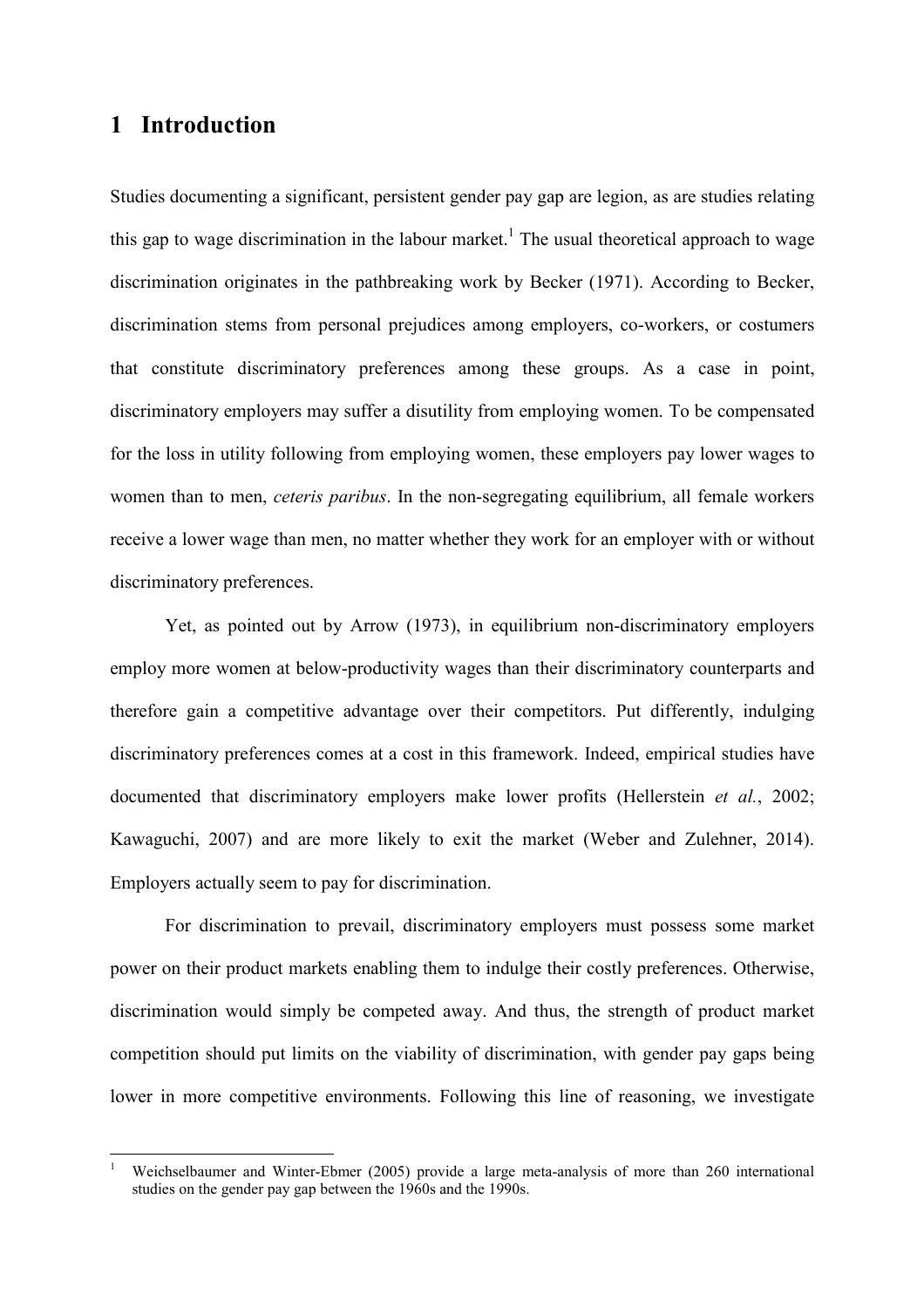whether strong product market competition reduces gender wage discrimination in West Germany and whether this effect is more pronounced in the so-called codetermination-free sector, i.e. in plants with neither collective agreements nor a works council. Other than previous studies, we use linked employer–employee panel data that include a plant-level assessment of the strength of product market competition.

Almost exclusively, extant studies have used aggregate or indirect measures of competition such as the intensity of international trade (Black and Brainerd, 2004; Juhn *et al.*, 2014), the extent of market regulation (Black and Strahan, 2001), market structure (Winter-Ebmer, 1995; Heyman *et al.*, 2013), or combinations of these (Jirjahn and Stephan, 2006; Weichselbaumer and Winter-Ebmer, 2007; Zweimüller *et al.*, 2008; Heinze and Wolf, 2010). Such measures, however, suffer from several shortcomings: (i) Although these proxies may be informative on the average intensity of product market competition within a product market, they do not provide information on changes in competitive pressure at the level of the individual firm where decision-making takes place. Even worse, using these measures requires the researcher to implicitly define plants' relevant product and geographical markets, which turns out to be far from non-trivial. Notably, the inevitable problems in doing so in a convincing and unambiguous way drove the German Monopolies Commission to cease reporting classic concentration measures, like the Herfindahl index or the concentration ratio, altogether (Monopolies Commission, 2012, p. 12). (ii) Through the lens of the structure– conduct–performance paradigm, utilising these measures also claims that market structure uniquely determines market participants' behaviour thereby abstracting from different ways of competition on different product markets that may add further ambiguity to the proxy at hand. (iii) Also, a possible correlation between such a proxy variable of product market competition and individual wages may not only point at the effect of competitive pressure on wages but also at other things captured by the proxy variable (e.g. higher *ex-ante* productivity of exporting firms such as in Melitz (2003)-type models). To sidestep these problems related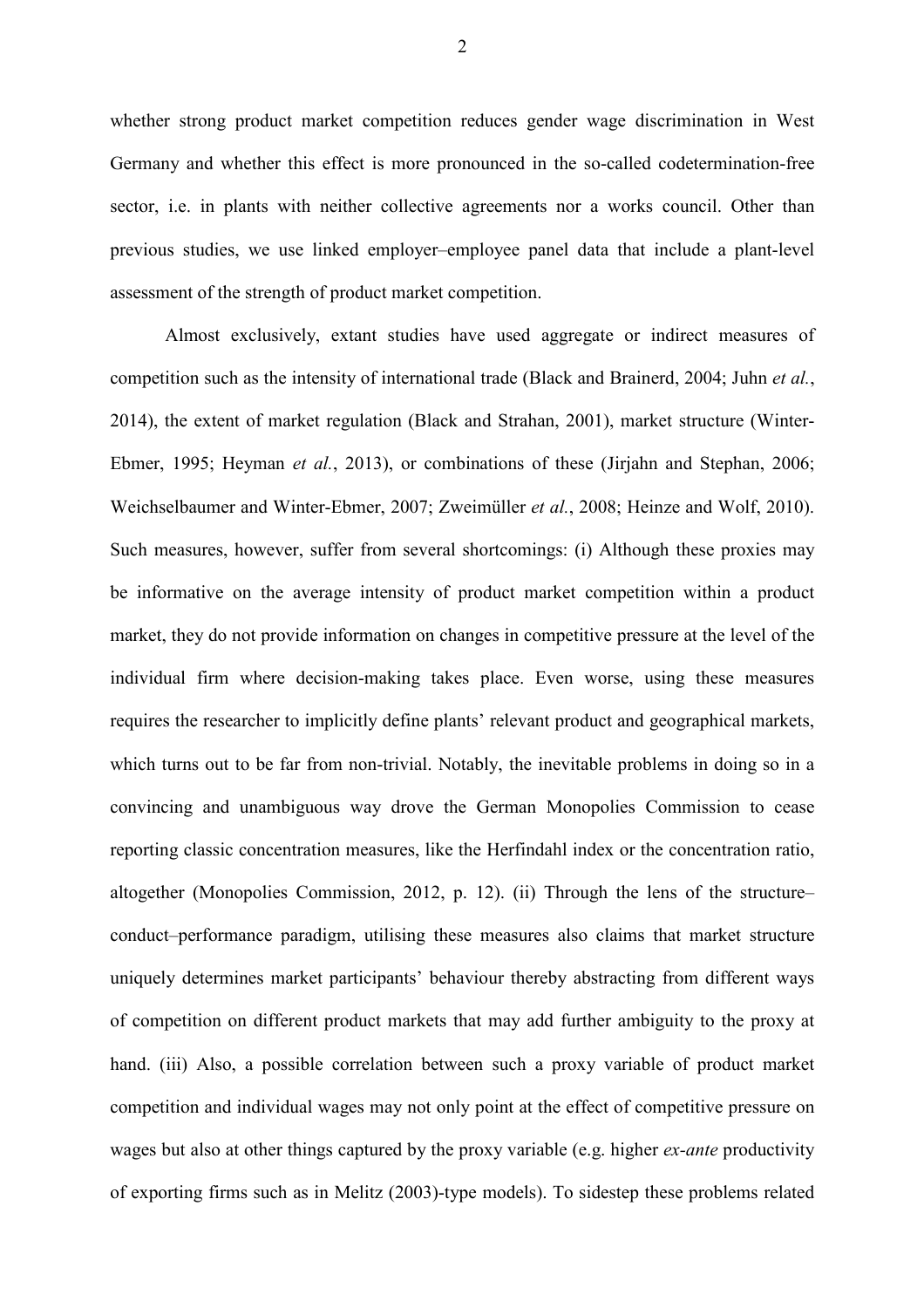to aggregate or indirect proxies of product market competition, we will use a direct plant-level measure of competitive pressure based on a self-assessment by plants' managers. Therefore, we do not have to define plants' relevant market *ex ante*, and basing our measure on the beliefs of plants' managers about competition guarantees that it is relevant for managements' decisions-making.

To the best of our knowledge, Belfield and Heywood (2006) and Hirsch *et al.* (2012) are the only ones in this strand of the literature to base their evidence on direct information on the competition faced by individual firms. While Hirsch *et al.* (2012) find a negative correlation between firms' self-assessment on product market competition and the unexplained gender pay gap in West Germany, Belfield and Heywood (2006) document a negative link for the U.K. that is more pronounced in the non-unionised sector. Both studies, however, rely on cross-sectional data only. They thus cannot rule out that differences in pay gaps reflect unobserved heterogeneity among firms facing different levels of product market competition and/or self-selection of workers into firms with different competitive pressure, rather than a genuine competition effect.

Against this background, our study contributes to the literature in three ways: First, our panel data permit us to investigate the impact of plant-level product market competition on the unexplained gender pay gap controlling for match fixed effects, i.e. time-invariant unobserved heterogeneity for every plant–worker pair. We thus base our investigation on direct information on the competition faced by plants, with identification relying on the differential impact of within-plant variation in competitive pressure on within-plant wage growth of men and women. As a consequence, estimated effects are neither contaminated by unobserved time-invariant plant heterogeneity nor by self-selection of workers.

Second, apart from identification, we add to the literature by investigating heterogeneities in the competition effect on gender wage discrimination by plants' industrial relations regime. German industrial relations are characterised by a dual system of worker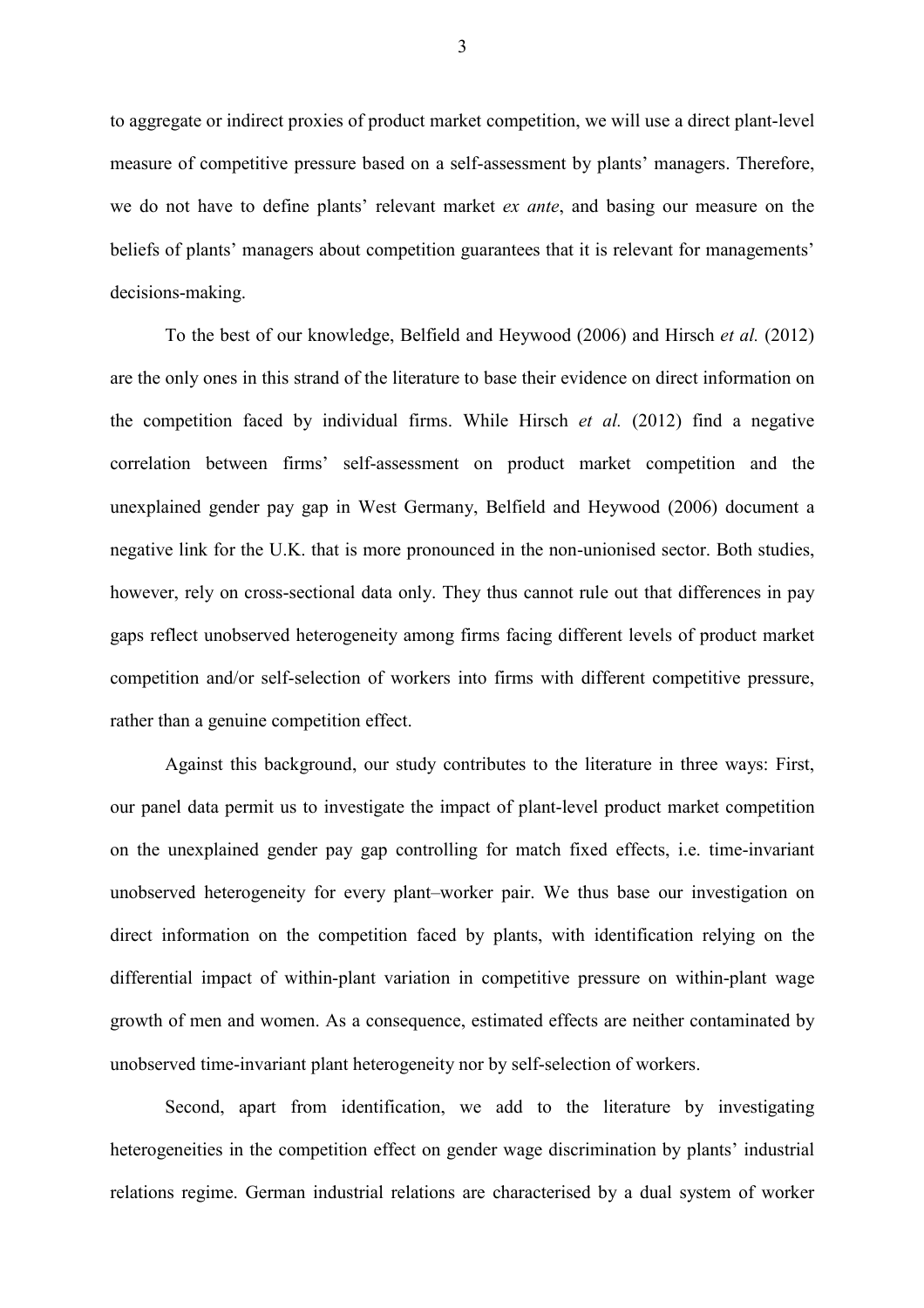representation through (sectoral) trade unions and works councils that can be elected by the workforce in plants with at least five employees (for details, see Keller, 2004, or Addison, 2009). As plants' discretion to alter wages in response to changes in competitive pressure should be more limited if they are bound by a collective agreement or if they have a works council, we analyse whether the competition effect is stronger in the sector with none of these types of worker representation (which in Germany is usually referred to as the codetermination-free sector).

Third, we investigate whether the effect is larger in plants with a below-average share of females in their workforces. Since theory suggests that these plants have more pronounced discriminatory preferences, a stronger competition effect in these plants would further substantiate that fierce competition limits taste-based employer discrimination.

The remainder of this paper is organised as follows: Section 2 describes our data set and Section 3 our econometric approach. Section 4 presents and discusses our results, and Section 5 concludes.

#### **2 Data**

The data used in this paper consist of three waves of the cross-sectional model of the linked employer–employee data set of the Institute for Employment Research (LIAB) for the years 2008–2010 (for details, see Alda *et al.*, 2005, and Heining *et al*., 2013). The data set links the IAB Establishment Panel, a representative survey of German plants (not companies), to the administrative data on all those individuals who work for these plants and contribute to the social insurance system.

The administrative data are based on the notification procedure for the German health, pension, and unemployment insurances. This requires all employers to report the necessary information on their workers if covered by the system, where misreporting is legally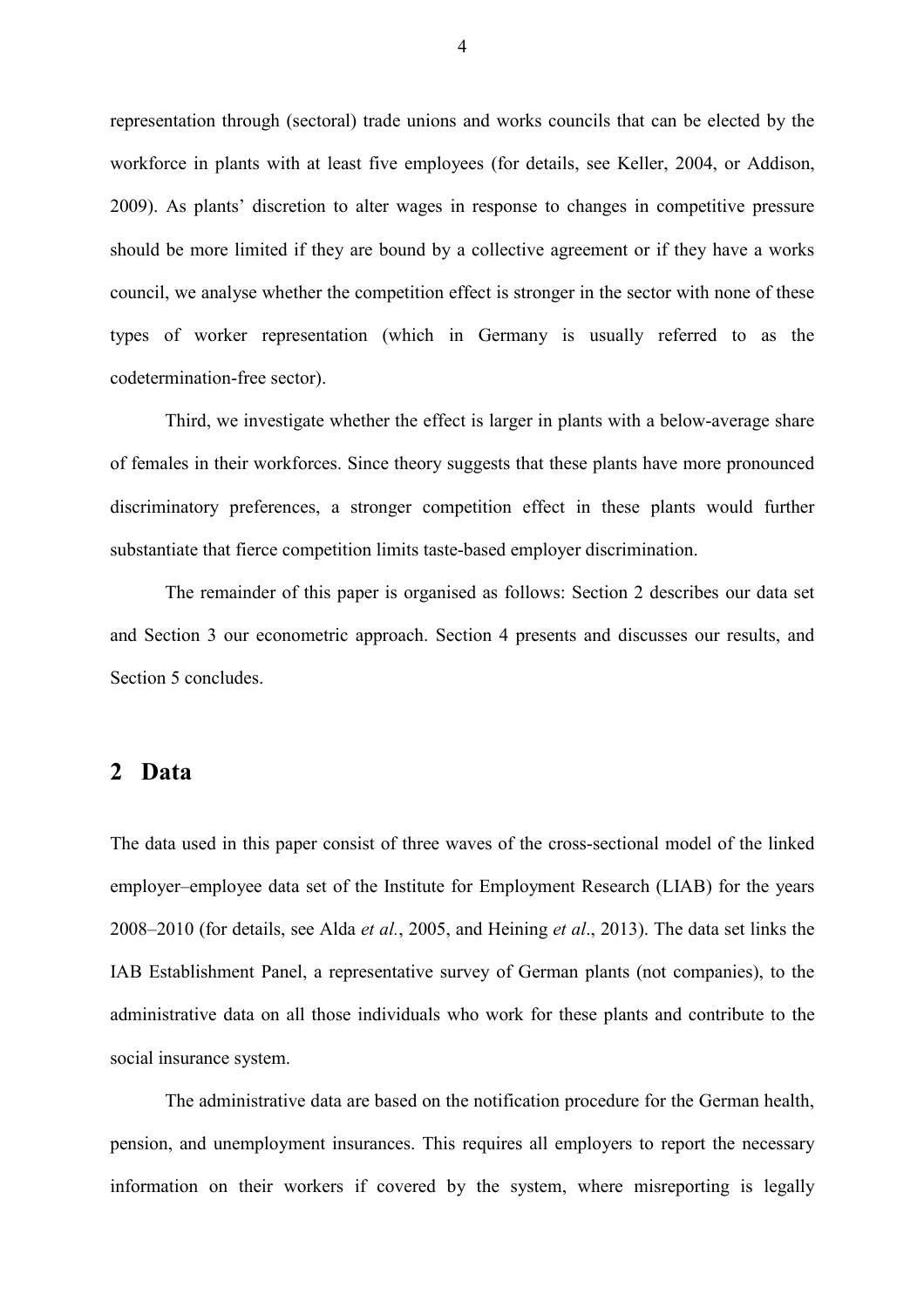prohibited. Thus, among others, civil servants, self-employed, and individuals in marginal employment are not included. All in all, about 80 per cent of all people employed in Germany are covered by the social security system. *Inter alia*, the data include information for every worker on the daily gross wage, age, education, sex, nationality, tenure, occupation, and industry at the 30th of June of a year.

The employer side of our data comes from the IAB Establishment Panel (for details, see Kölling, 2000), a stratified random sample of all plants that employ at least one worker covered by the social security system at the 30th June of a year. Starting in 1993, the IAB Establishment Panel has surveyed plants from all industries in West Germany. Response rates of units that have been interviewed repeatedly exceed 80 per cent. Questions deal, among other things, with the number of workers, the composition of the workforce, the plant's commitment to collective agreements at sector or plant level, the existence of a works council, the plant's exporting activity, and its production technology.

From 2008 onwards, the data additionally include a plant-level self-assessment of product market competition on a four-point Likert scale that enables us to distinguish plants facing strong competition from other plants.<sup>2</sup> Using this information we set up a panel data set for West Germany and the years 2008–2010 to investigate the effect of product market competition on the gender pay gap in profit-oriented plants.

Whereas the wage information included in the LIAB is highly reliable, there are two shortcomings of the data crucial to our investigation: Firstly, the data set includes daily wages only and no detailed information on working hours. As a consequence, we have to exclude part-time workers. Secondly, wages are top-coded at the social security contribution ceiling which affects 16.2 per cent of our male and 6.0 per cent of our female observations. To deal

 $\overline{a}$ 

<sup>2</sup> In our sample, 4.3 per cent of plants report "no pressure from competition at all", 11.1 per cent "minor pressure from competition", 38.5 per cent "medium pressure from competition", and 46.1 per cent "substantial pressure from competition", where we take the latter category as an indicator of strong competition in the plant's product market.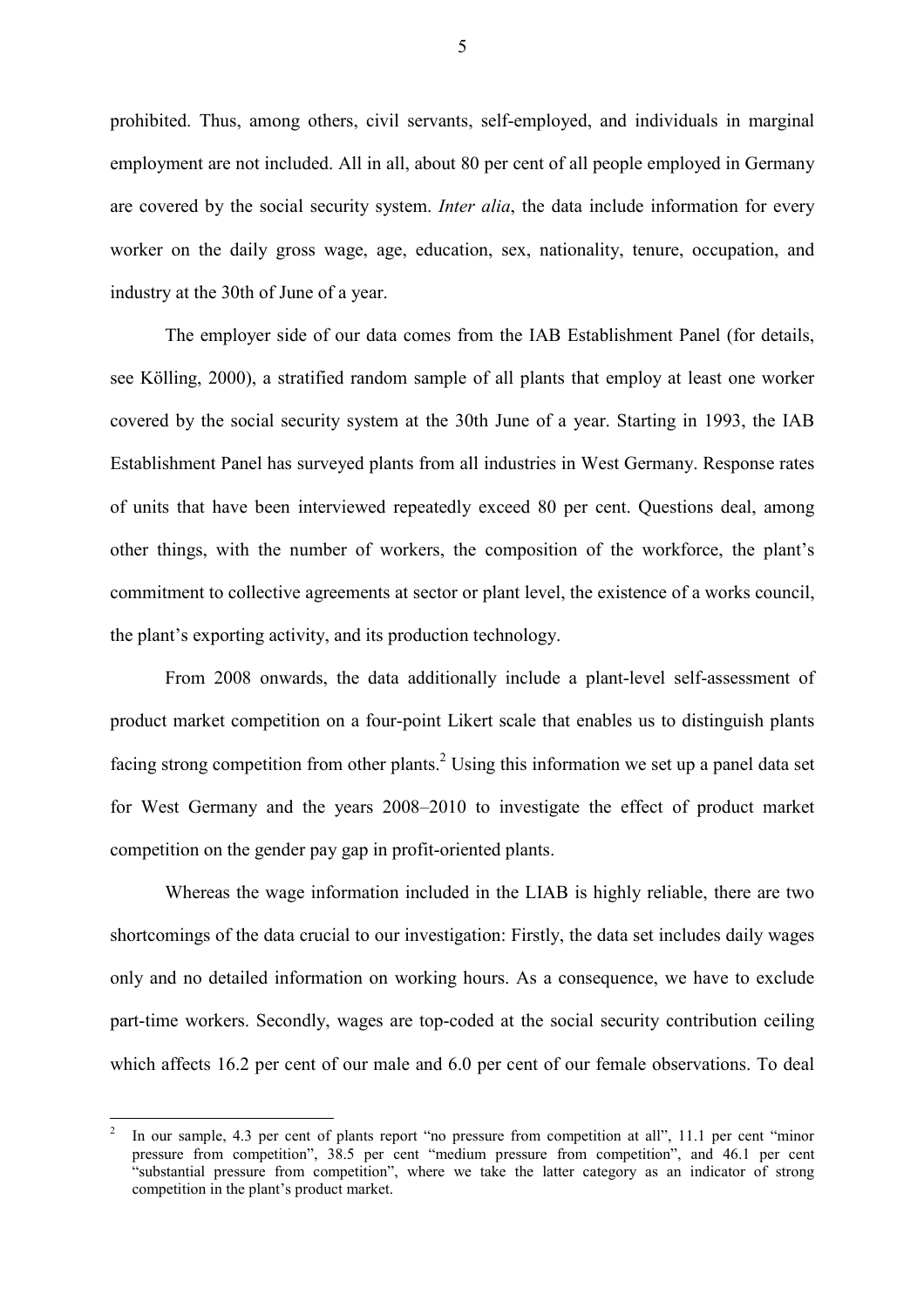with this second issue, we apply the standard single imputation procedure proposed by Gartner (2005) and impute top-coded wages. In a first step, we estimate yearly Tobit models for each combination of sex and competition (e.g. females working for plants facing strong competition), where the regressand is the log daily gross wage and the regressors are those included in the further analysis. In a second step, for every observation with a top-coded wage a random value is drawn from a normal distribution left-truncated at the respective social security contribution ceiling with predicted log wage as mean and standard deviation as estimated from the Tobit models.<sup>3</sup>

All in all, we end up with a sample of 1,239,911 observations of 627,076 male workers and 305,876 observations of 166,759 female workers employed by 6,114 plants. As can be seen from Table 1, 66 per cent of male and 61 per cent of female observations belong to plants facing strong product market competition. Further, 6 per cent of male and 10 per cent of female observations are in the codetermination-free sector, i.e. work in plants that are neither bound by collective agreements nor have a works council. Turning to wages, women earn about 21 per cent lower wages than men on average. This number hardly changes when considering the subgroups of workers working for plants facing strong or weak competition, though workers' wages are generally higher in plants with strong competitive pressure. (For more descriptive statistics, see the Appendix Table.)

#### **– TABLE 1 ABOUT HERE –**

As the transition matrix in Table 2 makes clear, plants' self-assessment on product market competition is extensively varying over time. During our period of observation, 1,715 transitions between strong and weak competition take place compared to 5,077 instances where competition stays constant. As a consequence, 23 per cent or 171,369 out of 751,952

 $\overline{a}$ 

<sup>3</sup> As a check of robustness, we also redid our analysis excluding observations with top-coded wages from the sample, which did not change our insights.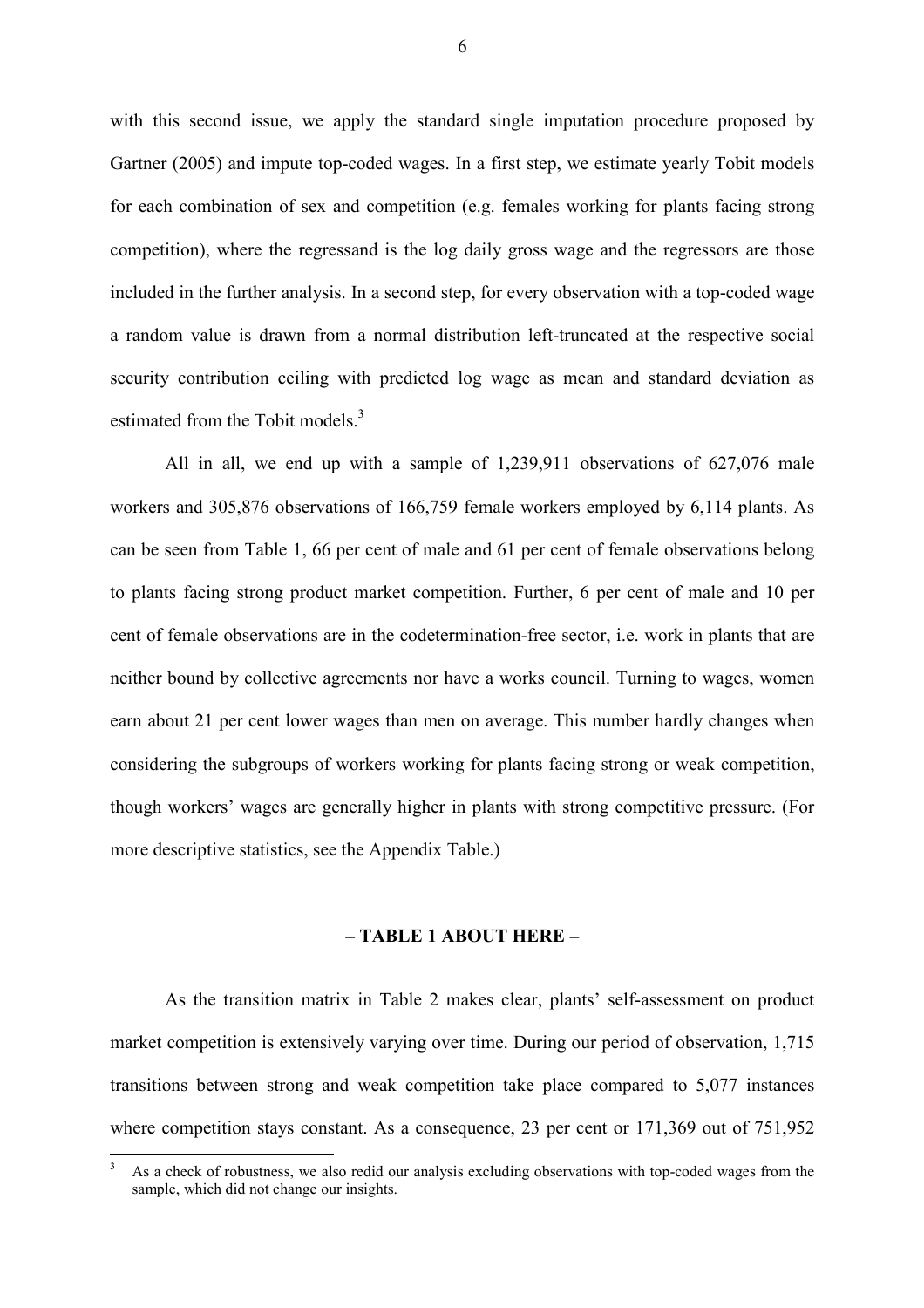workers are employed in plants with changing product market competition thereby enabling us to rest identification on within-plant variation in competition.

#### **– TABLE 2 ABOUT HERE –**

### **3 Econometric Approach**

To test the hypothesis that product market competition lowers the gender pay gap, we will run augmented Mincerian wage regressions. Our baseline specification is a fully interacted model

$$
\ln w_{ijt} = \pi_1 f e m_i + \pi_2 comp_{jt} + \pi_3 comp_{jt} \times f e m_i + \mathbf{x}'_{it} (\boldsymbol{\alpha} + \boldsymbol{\beta} \times f e m_i)
$$
(1)  
+  $\mathbf{z}'_{jt} (\boldsymbol{\gamma} + \boldsymbol{\delta} \times f e m_i) + \varepsilon_{ijt},$ 

where  $\ln w_{ijt}$  is the log gross daily wage of worker *i* working for plant *j* in period *t*, *fem<sub>i</sub>* is a female dummy,  $comp_{it}$  is a dummy indicating strong product market competition,  $comp_{it} \times$ fem<sub>i</sub> is the interaction of these two, and  $\pi_1$ ,  $\pi_2$ , and  $\pi_3$  are the corresponding coefficients. Furthermore,  $x_{it}$  denotes a vector of worker characteristics,  $z_{it}$  a vector of plant characteristics,  $\varepsilon_{ijt}$  the idiosyncratic error component, and  $\alpha$ ,  $\beta$ ,  $\gamma$ , and  $\delta$  the corresponding coefficient vectors.

Worker controls comprise potential experience and tenure (both linearly and squared). dummy variables for joining the plant before 1975 (i.e. censored job tenure), five levels of education, non-German nationality, year of observation, and three-digit occupation. Plant controls include log plant size and its square, the shares of female and low-skilled workers in the plant's workforce, dummies for works council existence, a collective agreement at either firm level or sector level, exporting activity, new production technology, plant location in a rural area, and one-digit industry.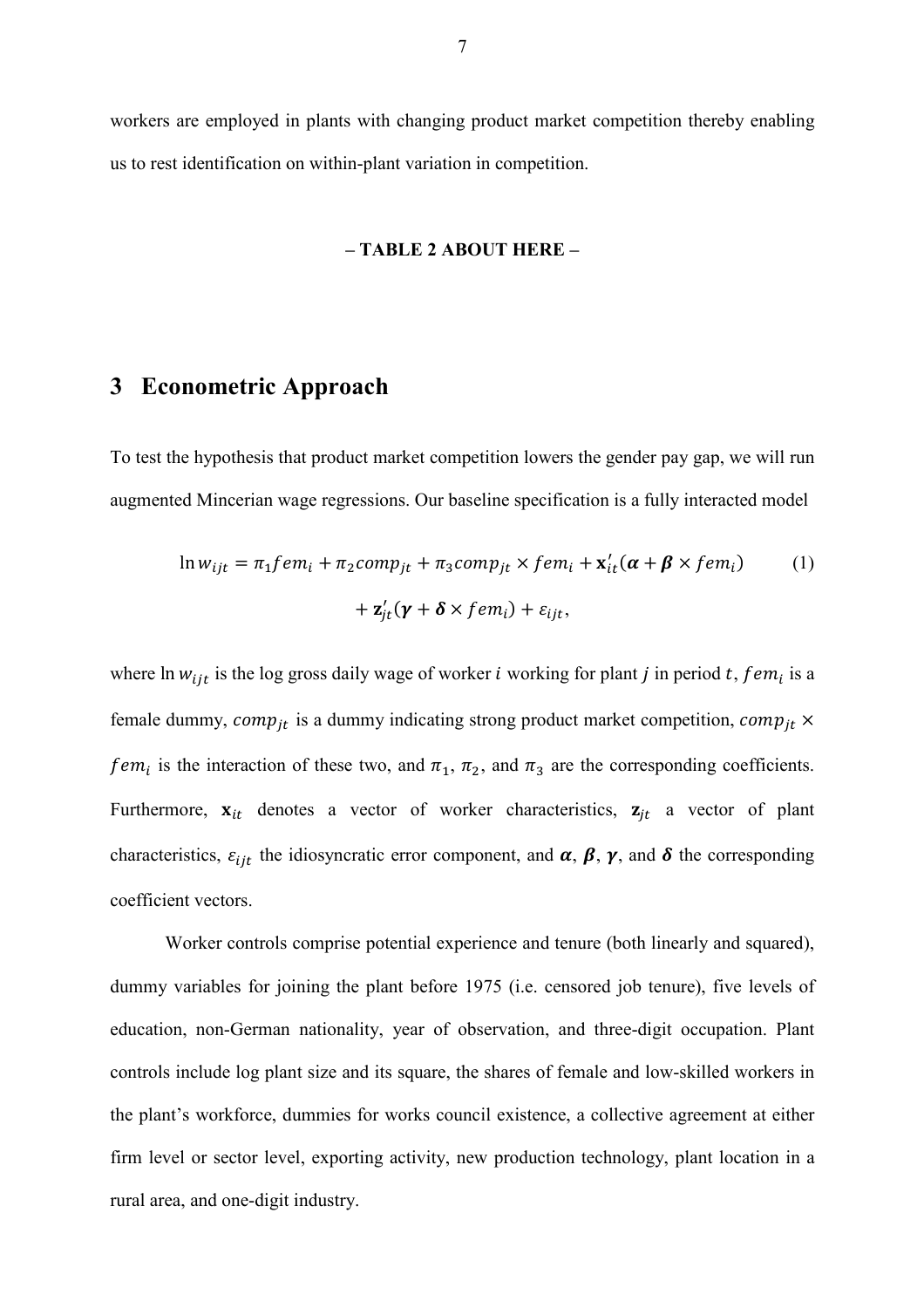To ease interpretation, all regressors are centred around their sample averages, so that  $\pi_1$  can be interpreted as the average unexplained gender pay gap in the full sample. The coefficients of main interest are  $\pi_2$  and  $\pi_3$ , where  $\pi_2$  gives the effect of strong product market competition on males' wages and  $\pi_3$  the difference in the competition effect across the sexes. We expect strong competition to depress the overall rents accruing and thus workers' wages in general. Moreover, strong competition should also confine employers' ability to discriminate against women by sharing rents disproportionately with male workers (cf. Black and Strahan, 2001). Hence, we expect  $\pi_2$  to have a negative sign and  $\pi_3$  to have a positive sign, the latter indicating that strong competition reduces the gender pay gap by inducing a smaller adverse effect on females' compared to males' wages.

In this baseline specification, identification rests on both inter-plant and within-plant variation in competition. It is therefore unclear whether the results are driven by unobserved plant heterogeneity correlated with plants' competitive pressure or by a genuine competition effect. To come closer to the true competition effect, we next add plant–sex fixed effects to the model, i.e. we control for permanent differences in plants' sex-specific wage policies. As discussed in Section 2, this is viable in our data as we have sufficiently many plants with varying product market competition over time. Our second specification thus is

$$
\ln w_{ijt} = \pi_2 comp_{jt} + \pi_3 comp_{jt} \times fem_i + \mathbf{x}'_{it} (\boldsymbol{\beta} + \boldsymbol{\gamma} \times fem_i)
$$
  
+  $\mathbf{z}'_{jt} (\boldsymbol{\alpha} + \boldsymbol{\delta} \times fem_i) + v_j + \zeta_j \times fem_i + \varepsilon_{ijt},$  (2)

where the plant fixed effect for men and women is  $v_j$  and  $v_j + \zeta_j$ , respectively.<sup>4</sup> In this second specification, identification of  $\pi_2$  and  $\pi_3$  relies on within-plant variation in competition and the accompanying changes in male and female workers' wages. Hence,  $\pi_2$ 

 $\overline{a}$ 

<sup>4</sup> Note that the coefficient of the female dummy  $\pi_1$  is no longer identified when adding plant–sex or match fixed effects.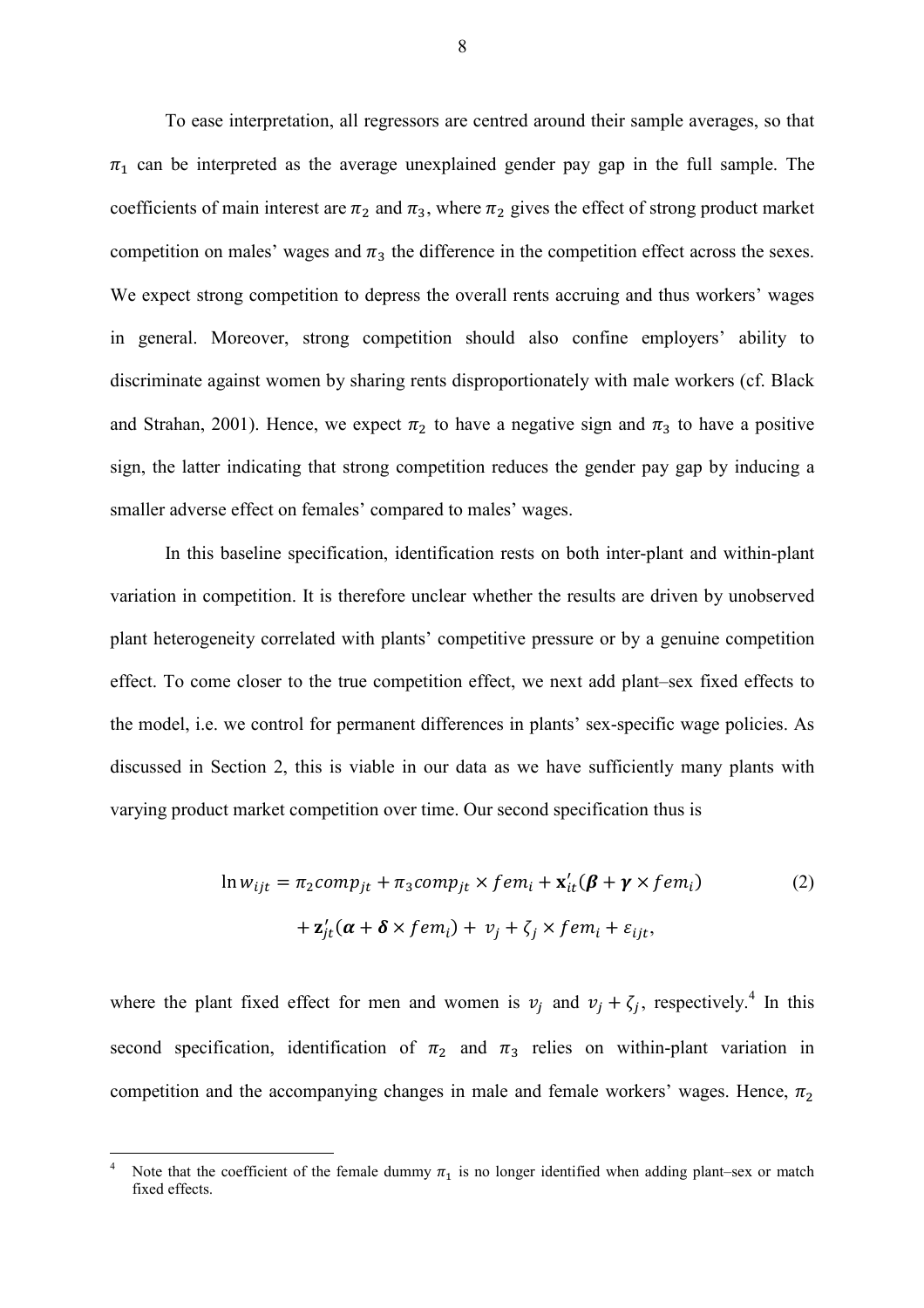tells us how males' wages and  $\pi_3$  how the unexplained gender pay gap responds to intensified competition.

That said, changes in workers' wages due to varying competition may stem from two different sources: Either varying competition triggers wage changes for on-going jobs, i.e. for given worker–plant pairs, or wages change due to altering worker composition. And workers with different unobserved characteristics, like motivation, career outlook, or mobility, may self-select themselves into plants with different competitive pressure. As women and men have been found to differ considerably in both career aspirations and job mobility (e.g. Chevalier, 2007, and Hirsch and Schnabel, 2012), self-selection of workers may contaminate within-plant comparisons of unexplained gender pay gaps. In order to address self-selection of workers, we next include match fixed effects to our model, i.e. we control for the permanent wage component of every worker–plant pair. Hence, our third specification is given by

$$
\ln w_{ijt} = \pi_2 comp_{jt} + \pi_3 comp_{jt} \times fem_i + \mathbf{x}'_{it} (\boldsymbol{\beta} + \boldsymbol{\gamma} \times fem_i)
$$
  
+  $\mathbf{z}'_{jt} (\boldsymbol{\alpha} + \boldsymbol{\delta} \times fem_i) + \phi_{ij} + \varepsilon_{ijt}$  (3)

with match fixed effect  $\phi_{ij}$ . In this final specification, identification of  $\pi_2$  and  $\pi_3$  rests solely on changes in workers' within-plant wage growth occurring simultaneously to within-plant variation in competition, i.e. wage changes within a given worker–plant pair. Estimated competition effects are thus free from biases stemming from unobserved heterogeneity in plants' permanent sex-specific wage policies and self-selection of workers with different unobserved time-invariant characteristics. A fall in workers' within-plant real wage growth may stem from various channels, such as decreased bonus payments, below-inflation nominal wage increases, or a reduction in the wage cushion between contract wages and effective wages.

We should make clear, though, that both specifications (2) and (3) just identify shortrun effects of product market competition on workers' wages, i.e. changes in wages occurring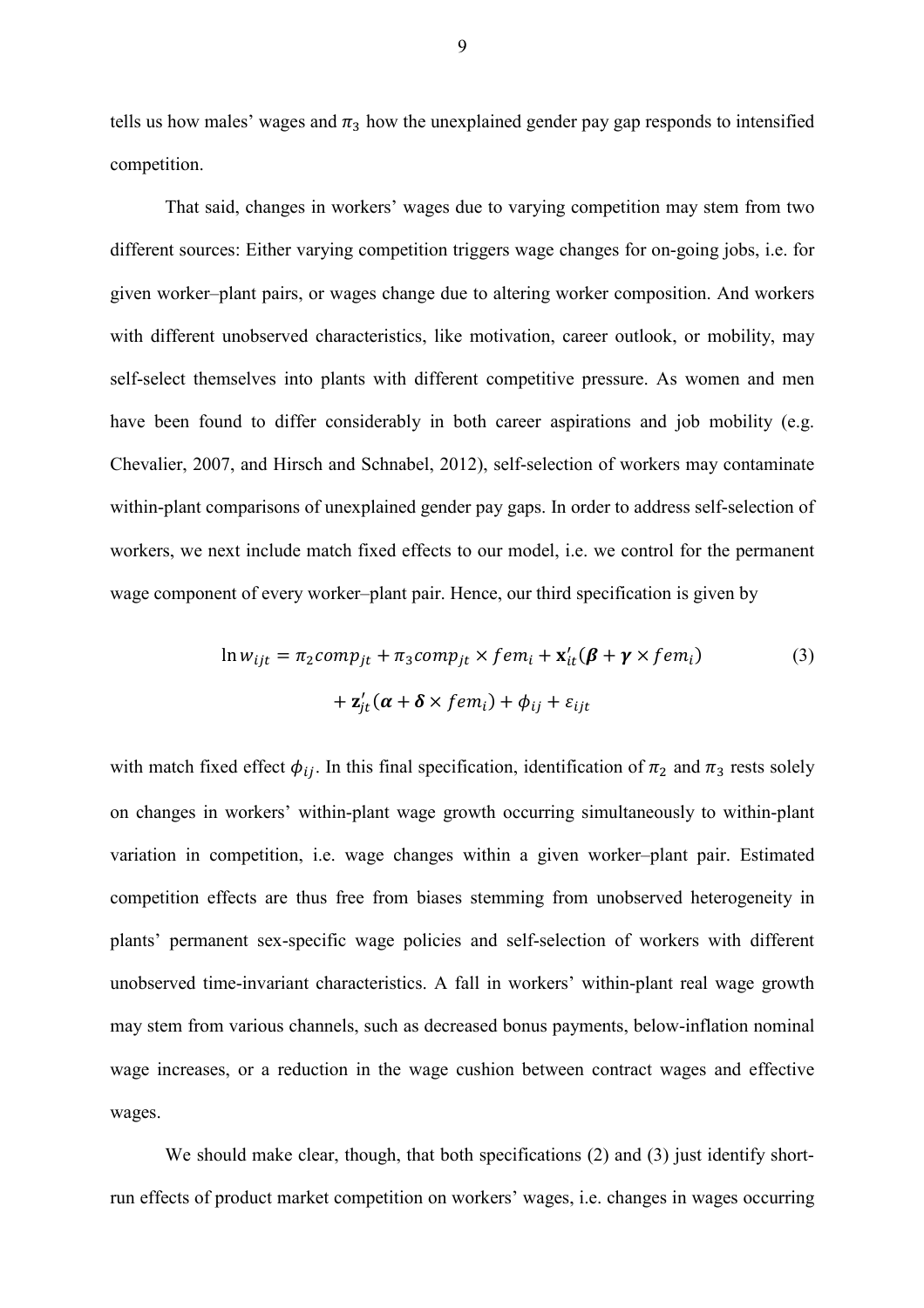simultaneously to within-plant variation in competition. However, long-run effects, which we cannot identify given the short time horizon of our data, may be larger as it may take some time for employers to alter wages. Furthermore, plants' discretion to adjust wages in the short run is likely to differ depending on their industrial relations regime. Arguably, plants bound by legally binding collective agreements may find it harder to cut wages in response to intensified competitive pressure. In a similar vein, works councils are likely to protect workers' rents and lower plants' discretion to reduce wages in such an event.<sup>5</sup> We thus expect to find marked competition effects only in plants belonging to the codetermination-free sector.

#### **4 Results**

 $\overline{a}$ 

Running the three wage regressions  $(1)$ – $(3)$  on our full sample yields the results summarised in Table 3. In the OLS specification, we find a highly significant average unexplained gender pay gap of 14.6 log points, which is similar in magnitude to previous studies for West Germany, such as Gartner and Hinz (2009) and Hirsch (2013). As can be seen from the estimated coefficient of the competition dummy, male workers' wages are 1.1 log points lower in plants facing strong product market competition which is statistically insignificant at conventional levels. The interaction effect of the female and the competition dummy indicates that the competition effect is almost zero and statistically insignificant.

#### **– TABLE 3 ABOUT HERE –**

The picture hardly changes when resting identification on within-plant variation in competition in specifications (2) and (3). Intensified competition lowers male workers' wages

<sup>5</sup> Strictly speaking, German labour law precludes works councils from directly negotiating wages (which is the task assigned to trade unions). Yet, the extensive veto powers enjoyed by works councils in non-wage areas give them sufficient bargaining leverage to pressure management not to cut wages (cf. Addison *et al.*, 2001).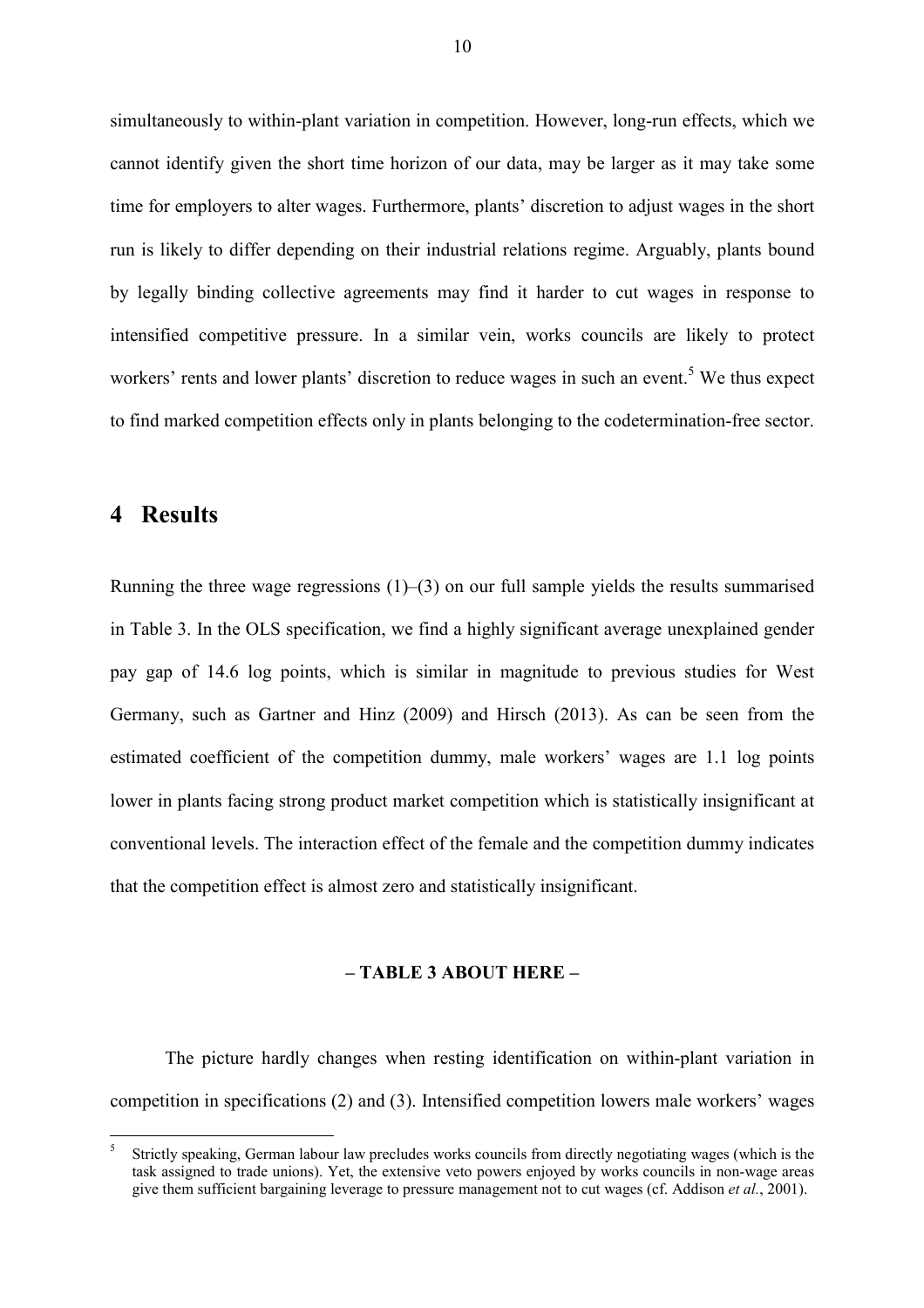by 0.8 (0.9) log points in the specification with plant–sex (match) fixed effects, where the coefficient is statistically significant at the 5 (10) per cent level. Yet, the interaction effect of the female and the competition dummy is still very small and statistically insignificant throughout. So in the full sample there is no indication of a differential short-run effect of intensified product market competition on female and male workers' wages and thus no evidence of a (levelling) competition effect on gender wage discrimination.

However, as discussed in Section 3, short-run effects are expected to be only visible in plants that possess enough discretion to adjust wages in the short run. We therefore think that effects are more likely to be visible in plants not subject to worker codetermination. To check this, we split our sample in two subsamples: plants bound by a collective agreement and/or having a works council and codetermination-free plants. The results of running wage regressions on both subsamples are summarised in Table 4.

#### **– TABLE 4 ABOUT HERE –**

In line with earlier contributions, like Jirjahn and Stephan (2006) or Heinze and Wolf (2010), the unexplained gender pay gap is lower if some sort of worker codetermination is present. In the OLS specification (1), the gap amounts to 22.3 log points in codeterminationfree plants but just 14.7 log points in plants with worker codetermination. As expected, in codetermined plants workers' wages do not respond much to intensified competition. In the specifications with plant–sex or match fixed effects, an increase in competition causes male workers' wages to fall by 0.7–0.8 log points, where the effect is statistically insignificant in the specification including match fixed effects. Furthermore, as the interaction effect is almost zero there is clearly no differential effect across the sexes.

Results are different for the codetermination-free sector in which workers' wages are responding to intensified competition. This is in line with an earlier finding by Belfield and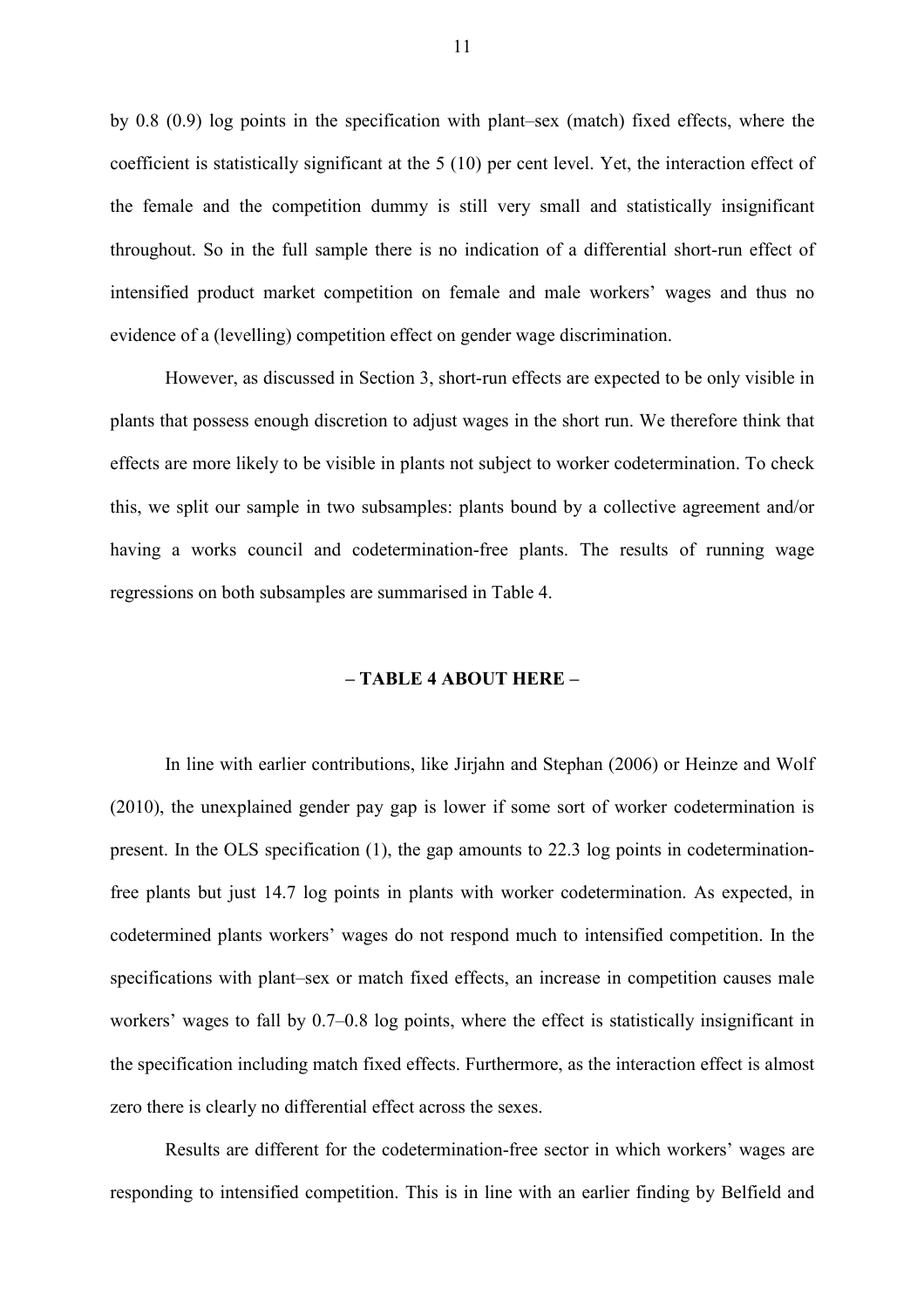Heywood (2006) for the U.K. that the cross-sectional link between competition and the gap is driven by the non-unionised sector. Depending on specification, males' wages decrease by 1.5–3.2 log points if competition gets fierce, where all effects are statistically significant at least at the 5 per cent level. As the interaction effect indicates that women's wages are considerably less depressed than men's, the unexplained gender pay gap is significantly reduced by 1.2–2.1 log points. In our preferred specification including match fixed effects and thus addressing unobserved plant heterogeneity and worker self-selection, intensified product market competition reduces males' wages by 1.9 log points while females' wages are almost unaffected as the interaction effect also accounts to 1.8 log points.<sup>6</sup> This is in line with our expectation that intensified competitive pressure reduces the rents accruing and thus restricts employers' ability to share rents disproportionately with male workers. Consequently, the unexplained gender pay gap falls by 1.8 log points if competition gets fierce. As the average gap in codetermination-free plants accounts to 22.3 log points, this means that it drops by about 8 per cent. Since this fall in the gap represents a short-run effect and the long-run effect is arguably larger, we regard the competition effect on the gender pay gap as non-trivial from an economic point of view.

To further scrutinise our results, we next split our sample by the share of females in plants' workforces. In Becker's (1971) model with taste-based employer discrimination, plants employing fewer women are not only more discriminatory employers but also less profitable. Therefore, we may expect the competition effect on the gender pay gap to be more pronounced in plants with a below-average share of female workers, which should be hit disproportionately by intensified product market competition.<sup>7</sup> To check this, we run wage regressions separately

 $\overline{a}$ 

<sup>6</sup> Note that male workers' wages drop somewhat less in the specification with plant–sex fixed effects suggesting that specification (2) misses part of the competition effect due to workers self-selecting into plants where rents accruing are large.

<sup>7</sup> To be precise, this notion is not literally true in Becker's (1971) original model where the gender pay gap is the same for all women, no matter whether they work for discriminatory or non-discriminatory employers. However, this latter conclusion of the model hinges on the assumption that workers can instantaneously and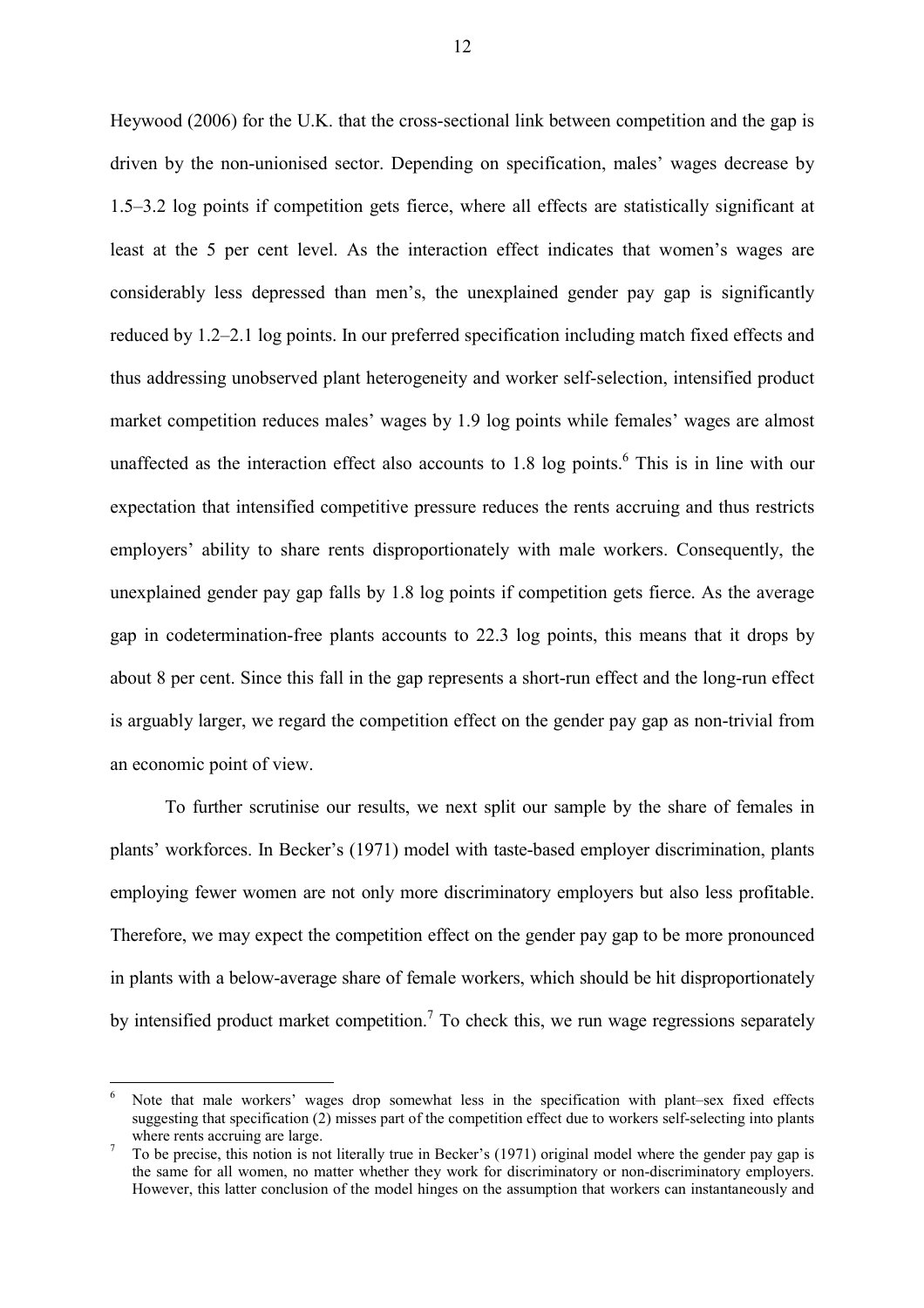for workers employed by plants with below-average and plants with above-average shares of female workers (in the respective two-digit industry). Table 5 presents the estimated competition effects from our preferred specification with match fixed effects.

#### **– TABLE 5 ABOUT HERE –**

When not distinguishing plants depending on worker codetermination, intensified competition lowers the gender pay gap by 0.5 log points in plants with a below-average female share, which is not statistically significant. This levelling effect of product market competition is somewhat smaller (0.3 log points) in plants with some worker codetermination and much larger (2.0 log points) and statistically significant at the 5 per cent level in codetermination-free plants. Remarkably, competition has no effect on the gender pay gap in plants with an above-average female share. Since, according to theory, plants with a belowaverage female share are more discriminatory employers, these findings are suggestive that intensified product market competition indeed reduces gender discrimination stemming from employer prejudices against women.

#### **5 Conclusions**

 $\overline{a}$ 

Using linked employer–employee panel data for West Germany and the years 2008–2010 that include a plant-level self-assessment on product market competition we have investigated the

costlessly switch employers. Once one builds in some forces restricting worker mobility, it does not hold anymore. For instance, Bowlus and Eckstein (2002) incorporate discriminatory employer preferences into Mortensen's (1990) equilibrium search model with on-the-job search. They show that employers with more pronounced discriminatory preferences offer lower wages to women than employers with less pronounced tastes for discrimination and also end up with lower profits. Since intensified competition puts additional pressure on firm profitability, it restricts discriminatory employers' ability to pay for discrimination, and it does more so for more discriminatory employers who already make lower profits than their competitors. Hence, we expect the unexplained gender pay gap to fall to a larger extent in plants with a lower share of females in their workforces.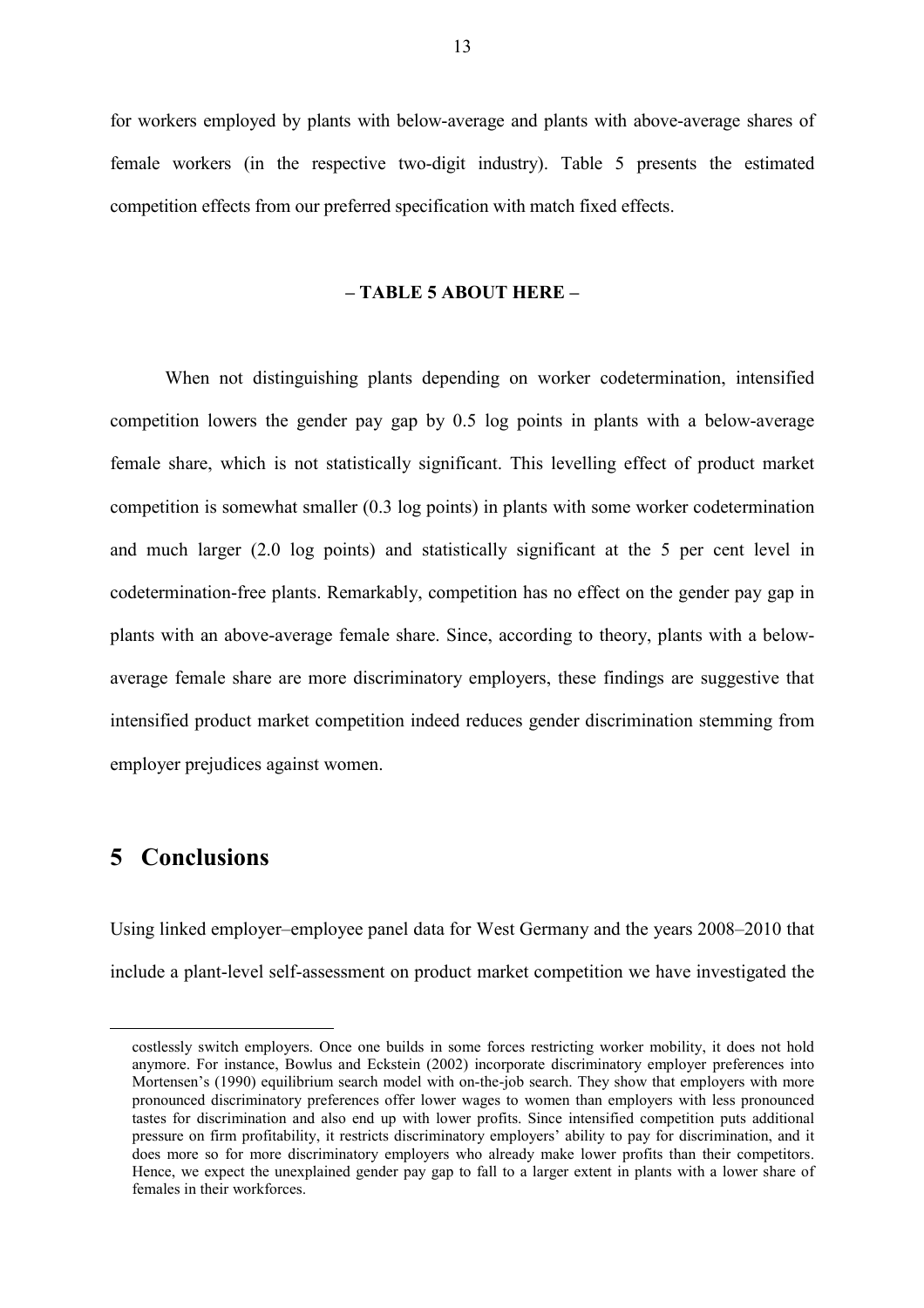effect of competition on the gender pay gap. In our preferred specification, we control for match fixed effects thereby resting identification on the differential impact of within-plant variation in competitive pressure on within-plant wage growth of men and women. We thus address both unobserved time-invariant plant heterogeneity and worker self-selection into plants facing different levels of competition.

In plants without any worker codetermination, we find that intensified competition significantly lowers the unexplained gender pay gap by 1.8 percentage points. On the other hand, there is no levelling effect of competition in plants bound by collective agreements and/or having a works council, which is plausible as these are unlikely to have enough discretion to adjust wages in the short run. These results are in line with Becker's (1971) model of taste-based employer discrimination where competition limits employers' ability to discriminate against women.

We also document that there is a more pronounced competition effect on the gap in plants with a below-average share of females in their workforces and that such an effect is generally absent for plants with an above-average female share. Since, according to theory, employers employing fewer women are more discriminatory, these findings are suggestive that competition indeed restricts gender wage discrimination rooting in employer prejudices against women.

Although we were able to improve on earlier contributions particularly in terms of identification, the brief time horizon of our panel data did only permit us to identify the shortrun effect of product market competition on gender wage discrimination. While this short-run effect turned out to be non-trivial in magnitude, the long-run effect is likely to be larger and we therefore regard our estimates as a lower bound of the competition effect. To investigate the long-run effect of product market competition on the gender pay gap seems to be a promising avenue for future research.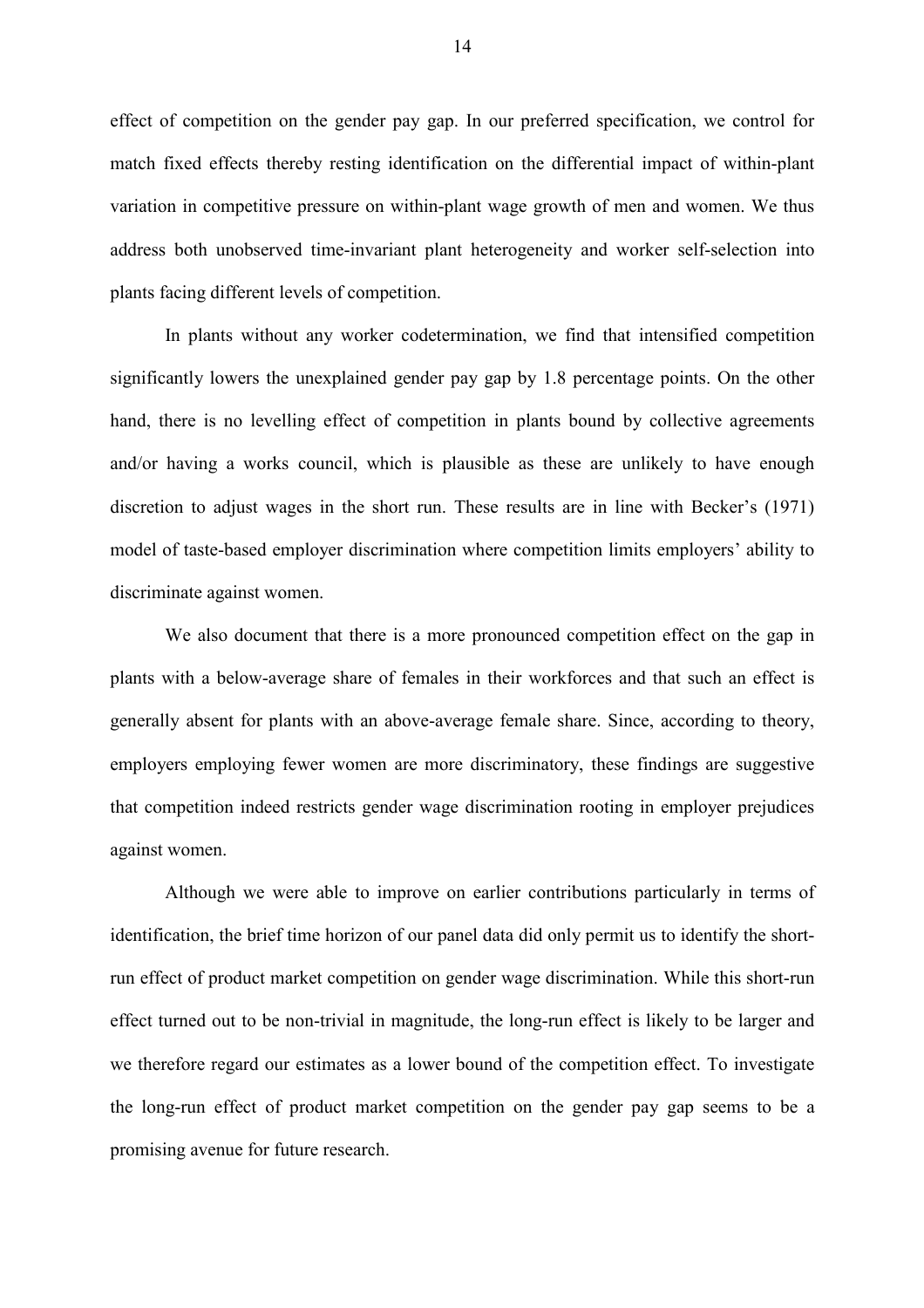### **References**

- Addison, J. T. (2009), *The Economics of Codetermination: Lessons from the German Experience*, New York: Palgrave MacMillan.
- Addison, J. T., Schnabel, C., and Wagner, J. (2001), "Works councils in Germany: Their effects on establishment performance", *Oxford Economic Papers*, **53**(4): 659–694.
- Alda, H., Bender, S., and Gartner, H. (2005), "The linked employer–employee dataset created from the IAB Establishment Panel and the process-produced data of the IAB (LIAB)", *Schmollers Jahrbuch*, **125**(2): 327–336.
- Arrow, K. J. (1973), "The theory of discrimination", *in* O.C. Ashenfelter and A. Rees (eds.), *Discrimination in the Labor Market*, Princeton, NJ: Princeton University Press, pp. 3–23.
- Becker, G. S. (1971), *The Economics of Discrimination*, Chicago: University of Chicago Press, second ed.
- Belfield, C. and Heywood, J. S. (2006). "Product market structure and gender discrimination in the United Kingdom", *in* Heywood, J.S. and Peoples, J.H. (eds.), *Product Market Structure and Labor Market Discrimination*, Albany: State University of New York Press, pp. 39–58.
- Black, S. E. and Brainerd, E. (2004), "Importing equality? The impact of globalization on gender discrimination", *Industrial and Labor Relations Review*, **57**(4): 540–559.
- Black, S. E. and Strahan, P. E. (2001), "The division of spoils: Rent-sharing and discrimination in a regulated industry", *American Economic Review*, **91**(4): 814–831.
- Bowlus, A. J. and Eckstein, Z. (2002), "Discrimination and skill differences in an equilibrium search model", *International Economic Review*, **43**(4): 1309–1345.
- Chevalier, A. (2007), "Education, occupation and career expectations", *Oxford Bulletin of Economics and Statistics*, **69**(6): 819–842.
- Gartner, H. (2005), The imputation of wages above the contribution limit with the German IAB Employment Sample, FDZ-Methodenreport 2/2005, Nürnberg: IAB.
- Gartner, H. and Hinz, T. (2009), "Geschlechtsspezifische Lohnungleichheit in Betrieben, Berufen und Jobzellen (1993–2006)", *Berliner Journal für Soziologie*, **19**(4): 557–575.
- Heining, J., Scholz, T., and Seth, S. (2013), Linked employer–employee data from the IAB: LIAB cross-sectional model 2, 1993–2010 (LIAB QM2 9310), FDZ-Datenreport 2/2013, Nürnberg: IAB.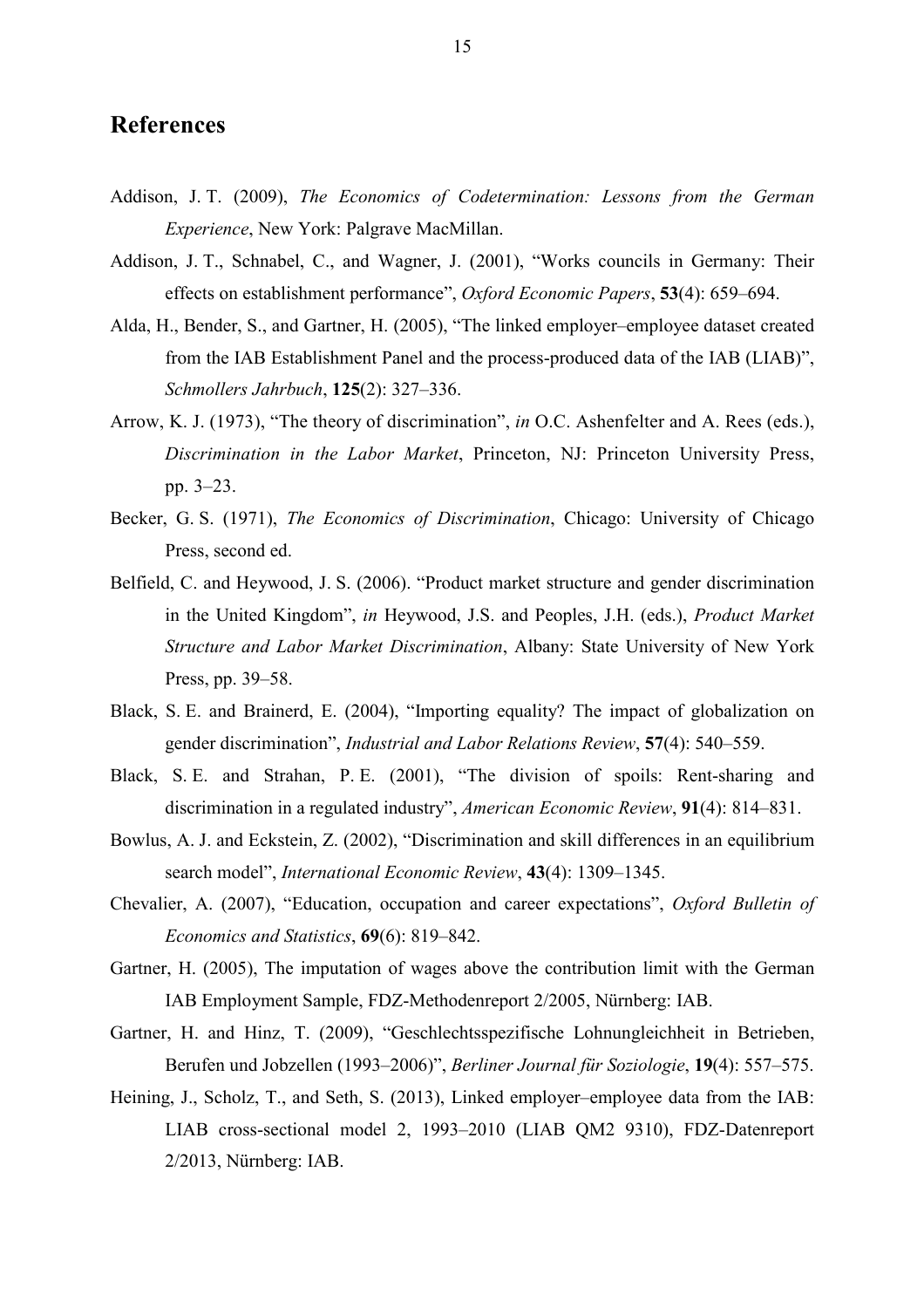- Heinze, A. and Wolf, E. (2010), "The intra-firm gender wage gap: A new view on wage differentials based on linked employer–employee data", *Journal of Population Economics*, **23**(3): 851–879.
- Hellerstein, J. K., Neumark, D., and Troske, K. R. (2002), "Market forces and sex discrimination", *Journal of Human Resources*, **37**(2): 353–380.
- Heyman, F., Svaleryd, H., and Vlachos, J. (2013), "Competition, takeovers, and gender discrimination", *Industrial and Labor Relations Review*, **66**(2): 409–432.
- Hirsch, B. (2013), "The impact of female managers on the gender pay gap: Evidence from linked employer–employee data for Germany", *Economics Letters*, **119**(3): 348–350.
- Hirsch, B., Oberfichtner, M., and Schnabel, C. (2012), "Do women profit from competitive markets? Product market competition and the gender pay gap in Germany", *Economics Bulletin*, **32**(2): 1618–1624.
- Hirsch, B. and Schnabel, C. (2012), "Women move differently: Job separations and gender". *Journal of Labor Research*, **33**(4): 417–442.
- Jirjahn, U. and Stephan, G. (2006), "Gender and wages in Germany: The impact of product market competition and collective bargaining", *in* Heywood, J.S. and Peoples, J.H. (eds.), *Product Market Structure and Labor Market Discrimination*, Albany: State University of New York Press, pp. 59–80.
- Juhn, C., Ujhelyi, G., and Villegas-Sanchez, C. (2014), "Men, women, and machines: How trade impacts gender inequality", *Journal of Development Economics*, **106**: 179–193.
- Kawaguchi, D. (2007), "A market test for sex discrimination: Evidence from Japanese firmlevel data", *International Journal of Industrial Organization*, **25**(3): 441–460.
- Keller, B. K. (2004), "Employment relations in Germany", *in* G.J. Bamber, R.D. Lansbury, and N. Wailes (eds.), *International and Comparative Employment Relations: Globalisation and the Developed Market Economies*, London: Sage, pp. 211–253.
- Kölling, A. (2000), "The IAB-Establishment Panel", *Schmollers Jahrbuch*, **120**(2): 291–300.
- Melitz, M.J. (2003), "The impact of trade on intra-industry reallocations and aggregate industry productivity", *Econometrica*, **71**(6): 1695–1725.
- Monopolies Commission (2012), Summary of the Nineteenth Biennial Report 2010/2011: Strengthening Competition in Retailing and Services, available at:

http://www.monopolkommission.de/haupt\_19/summary\_h19.pdf (retrieved: 13/06/14)

Mortensen, D. T. (1990), "Equilibrium wage distributions: A synthesis", *in* Hartog, J., Ridder, G., and Theeuwes, J. (eds.), *Panel Data and Labor Market Studies*, Amsterdam: Elsevier, pp. 279–296.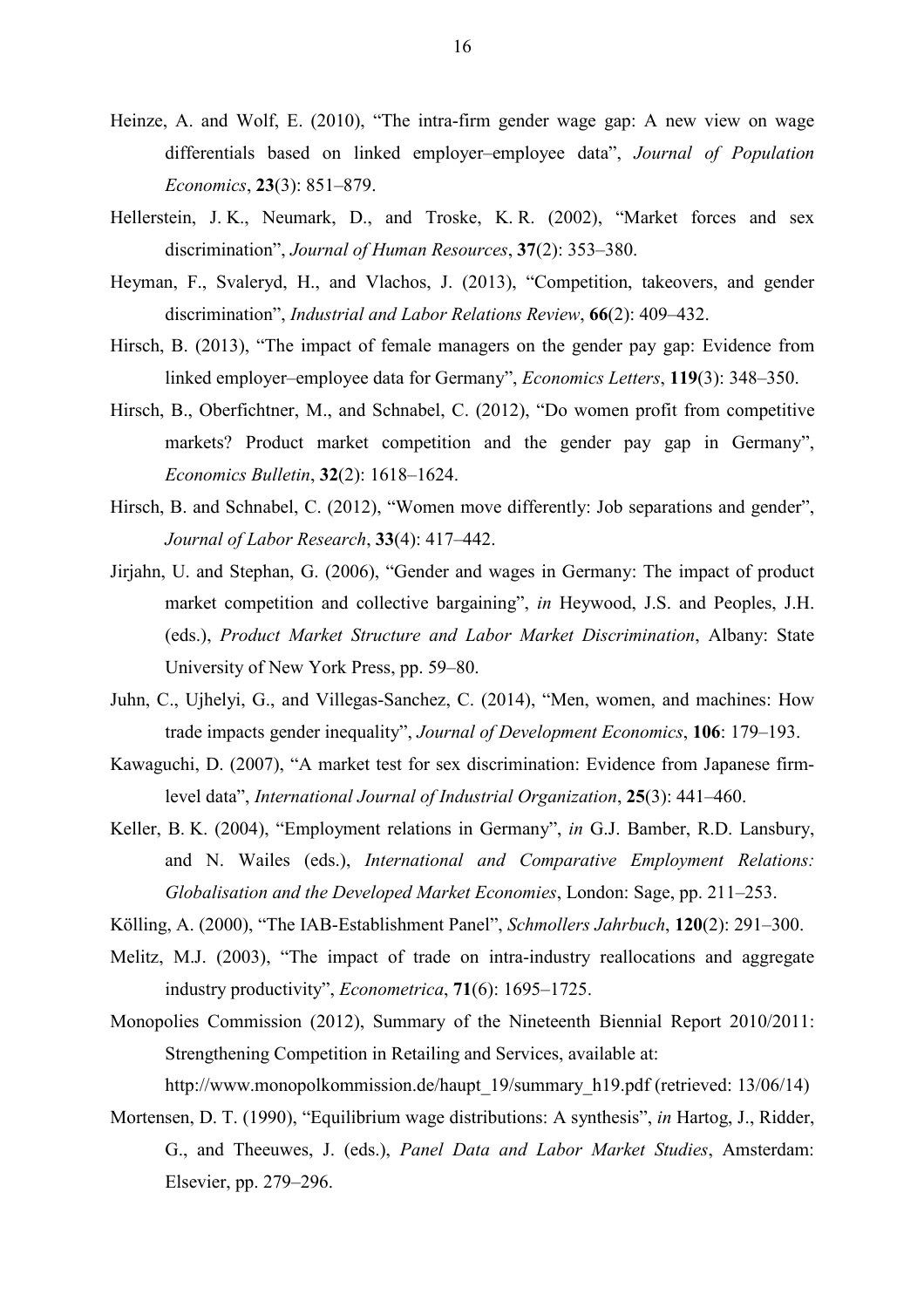- Weber, A. and Zulehner, C. (2014), "Competition and gender prejudice: Are discriminatory employers doomed to fail?", *Journal of the European Economic Association*, **12**(2): 492–521.
- Weichselbaumer, D. and Winter-Ebmer, R. (2005), "A meta-analysis of the international gender wage gap", *Journal of Economic Surveys*, **19**(3): 479–511.
- Weichselbaumer, D. and Winter-Ebmer, R. (2007), "The effects of competition and equal treatment laws on gender wage differentials", *Economic Policy*, **22**(4): 235–287.
- Winter-Ebmer, R., (1995), "Sex discrimination and competition in product and labour markets", *Applied Economics*, **27**(9): 849–857.
- Zweimüller, M., Winter-Ebmer, R., and Weichselbaumer, D. (2008), "Market orientation and gender wage gaps: An international study", *Kyklos*, **61**(4): 615–635.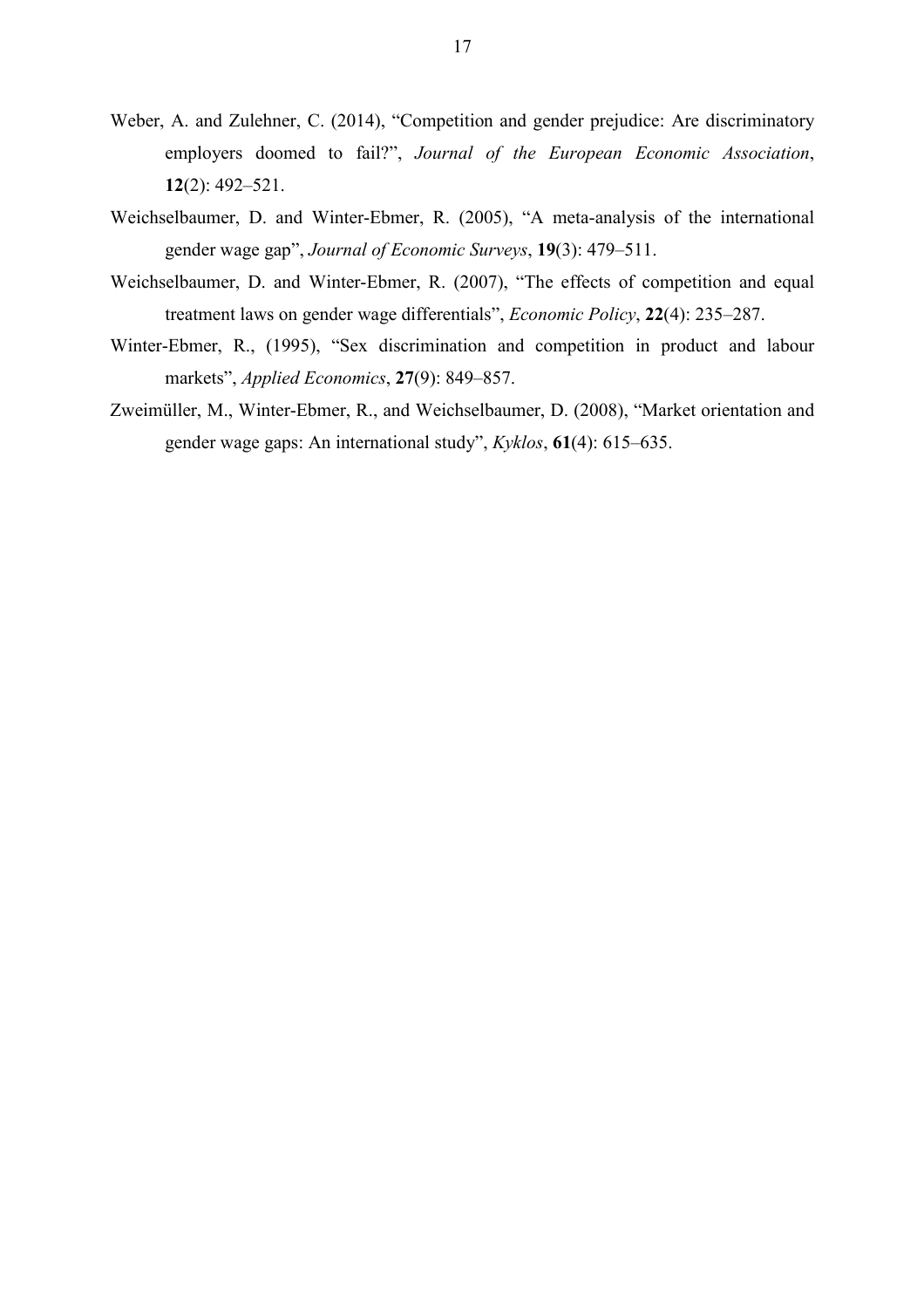|                                                 | Women                |           | Men     |           |
|-------------------------------------------------|----------------------|-----------|---------|-----------|
|                                                 | Mean                 | Std. dev. | Mean    | Std. dev. |
| <b>Full sample</b>                              |                      |           |         |           |
| Gross daily wages (in $\epsilon$ )              | 104.36               | 45.90     | 132.41  | 50.47     |
| Log gross daily wages                           | 4.55                 | 0.44      | 4.82    | 0.38      |
| Strong product market competition (dummy)       | 0.61                 | 0.49      | 0.66    | 0.47      |
| Codetermination-free plant (dummy)              | 0.10                 | 0.30      | 0.06    | 0.24      |
| Observations                                    | 305,876<br>1,239,911 |           |         |           |
| Workers                                         | 166,759<br>627,076   |           |         |           |
| Plants                                          |                      | 6,114     |         |           |
|                                                 |                      |           |         |           |
| Plants facing weak product market competition   |                      |           |         |           |
| Gross daily wages (in $\epsilon$ )              | 99.00                | 43.86     | 126.10  | 48.77     |
| Log gross daily wages                           | 4.50                 | 0.44      | 4.77    | 0.38      |
| Codetermination-free plant (dummy)              | 0.14                 | 0.35      | 0.09    | 0.29      |
| Observations                                    |                      | 120,176   | 424,971 |           |
| Plants facing strong product market competition |                      |           |         |           |
| Gross daily wages (in $\epsilon$ )              | 107.83               | 46.84     | 135.70  | 51.02     |
| Log gross daily wages                           | 4.59                 | 0.44      | 4.84    | 0.37      |
| Codetermination-free plant (dummy)              | 0.07                 | 0.25      | 0.04    | 0.20      |
| Observations                                    |                      | 185,700   |         | 814,940   |

Table 1: Wages by sex and product market competition

*Notes:* LIAB cross-sectional model, West Germany, 2008–2010. Wages are deflated by the consumer price index. Strong product market competition refers to the highest category on a four-point Likert scale of a plant-level self-assessment of competition.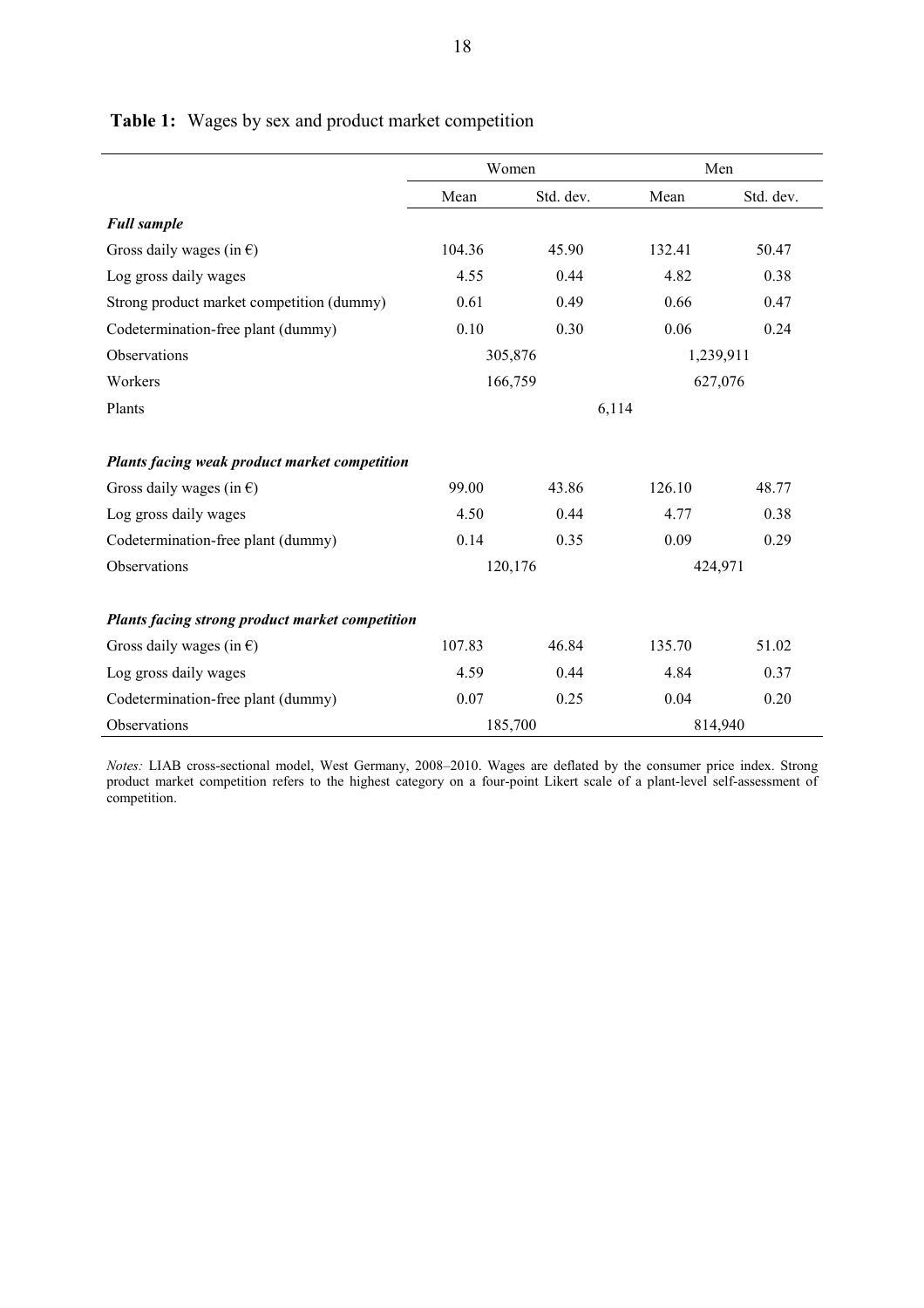| Initial product market competition | Product market competition in the next period |                  |                |                  |
|------------------------------------|-----------------------------------------------|------------------|----------------|------------------|
|                                    |                                               | Plants           |                | Workers          |
|                                    | Weak $(t + 1)$                                | Strong $(t + 1)$ | Weak $(t + 1)$ | Strong $(t + 1)$ |
| Weak $(t)$                         | 2,751                                         | 842              | 180,034        | 88,965           |
| Strong $(t)$                       | 873                                           | 2,326            | 82,404         | 400,549          |

#### **Table 2:** Transitions between strong and weak product market competition

*Notes:* LIAB cross-sectional model, West Germany, 2008–2010. Strong product market competition refers to the highest category on a four-point Likert scale of a plant-level self-assessment of competition.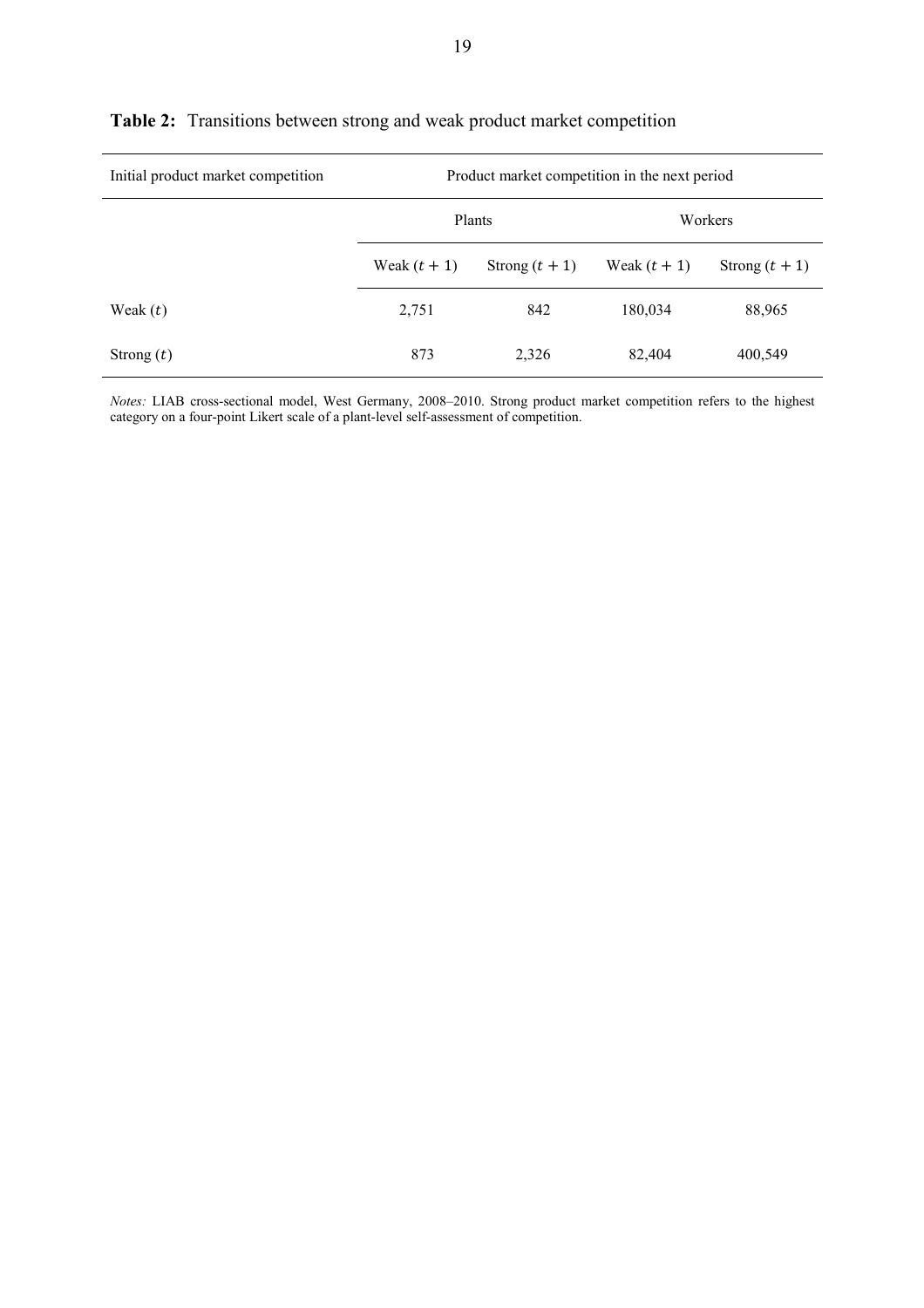|                                                   | (1)                      | (2)                        |                        |
|---------------------------------------------------|--------------------------|----------------------------|------------------------|
|                                                   | <b>OLS</b>               | Plant-sex<br>fixed effects | Match<br>fixed effects |
| Strong product market competition                 | $-0.0112$<br>(0.0068)    | $-0.0082**$<br>(0.0041)    | $-0.0094*$<br>(0.0049) |
| Female $\times$ strong product market competition | 0.0015<br>(0.0062)       | 0.0019<br>(0.0033)         | 0.0016<br>(0.0039)     |
| Female                                            | $-0.1460***$<br>(0.0032) |                            |                        |
| <b>Observations</b>                               |                          | 1,545,787                  |                        |

#### **Table 3:** Wage regressions (full sample)

*Notes:* LIAB cross-sectional model, West Germany, 2008–2010. The regressand is the log gross daily wage. Standard errors in parentheses are clustered at the plant level. \*\*\*/\*\*/\* denotes statistical significance at the 1/5/10 per cent level. In Model 1, additional regressors are potential experience and tenure (linearly and squared), dummy variables for joining a plant before 1975, five levels of education, and non-German nationality, the shares of female and low-skilled workers in the plant's workforce, log plant size and its square, and dummies for works council existence, a collective agreement at either firm level or sector level, exporting activity, new production technology, plant location in a rural area, one-digit industry, three-digit occupation, and year of observation. Model 2 additionally includes plant–sex fixed effects whereas Model 3 includes match fixed effects. All regressors are centred around their sample averages and also interacted with the female dummy.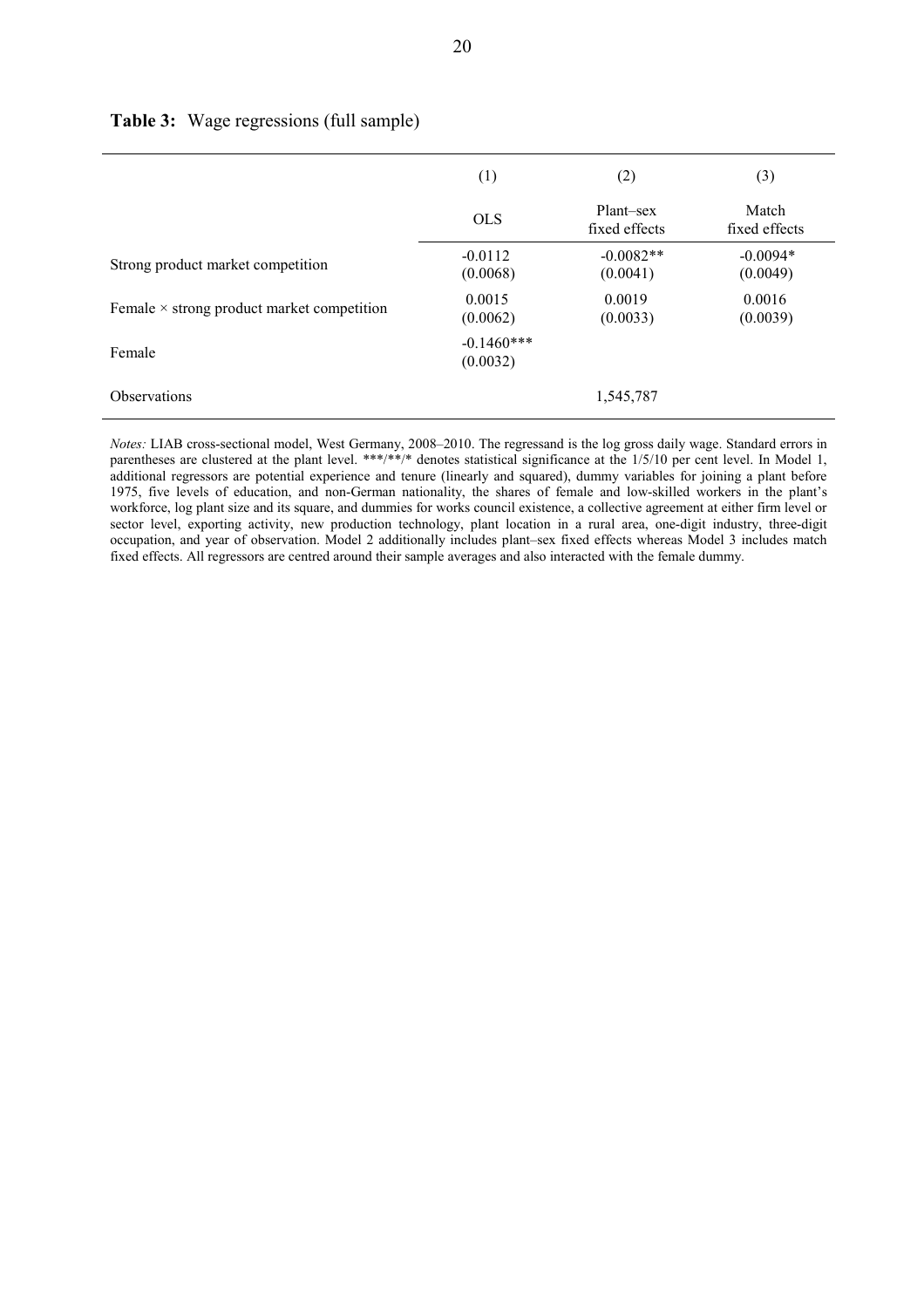|                                                   | (1)                      | (2)                        | (3)                     |
|---------------------------------------------------|--------------------------|----------------------------|-------------------------|
|                                                   | <b>OLS</b>               | Plant-sex<br>fixed effects | Match<br>fixed effects  |
| <b>Plants with some worker codetermination</b>    |                          |                            |                         |
| Strong product market competition                 | $-0.0092$<br>(0.0072)    | $-0.0073*$<br>(0.0043)     | $-0.0077$<br>(0.0049)   |
| Female $\times$ strong product market competition | $-0.0002$<br>(0.0066)    | 0.0010<br>(0.0034)         | $-0.0006$<br>(0.0037)   |
| Female                                            | $-0.1471***$<br>(0.0035) |                            |                         |
| <b>Observations</b>                               |                          | 1,442,439                  |                         |
|                                                   |                          |                            |                         |
| <b>Codetermination-free plants</b>                |                          |                            |                         |
| Strong product market competition                 | $-0.0320***$<br>(0.0111) | $-0.0152**$<br>(0.0075)    | $-0.0187**$<br>(0.0087) |
| Female $\times$ strong product market competition | $0.0209*$<br>(0.0127)    | $0.0116*$<br>(0.0067)      | $0.0176**$<br>(0.0080)  |
| Female                                            | $-0.2227***$<br>(0.0250) |                            |                         |
| Observations                                      |                          | 103,348                    |                         |

**Table 4:** Wage regressions by worker codetermination

*Notes:* LIAB cross-sectional model, West Germany, 2008–2010. The regressand is the log gross daily wage. Standard errors in parentheses are clustered at the plant level. \*\*\*/\*\*/\* denotes statistical significance at the 1/5/10 per cent level. Regressors are those listed in Table 3.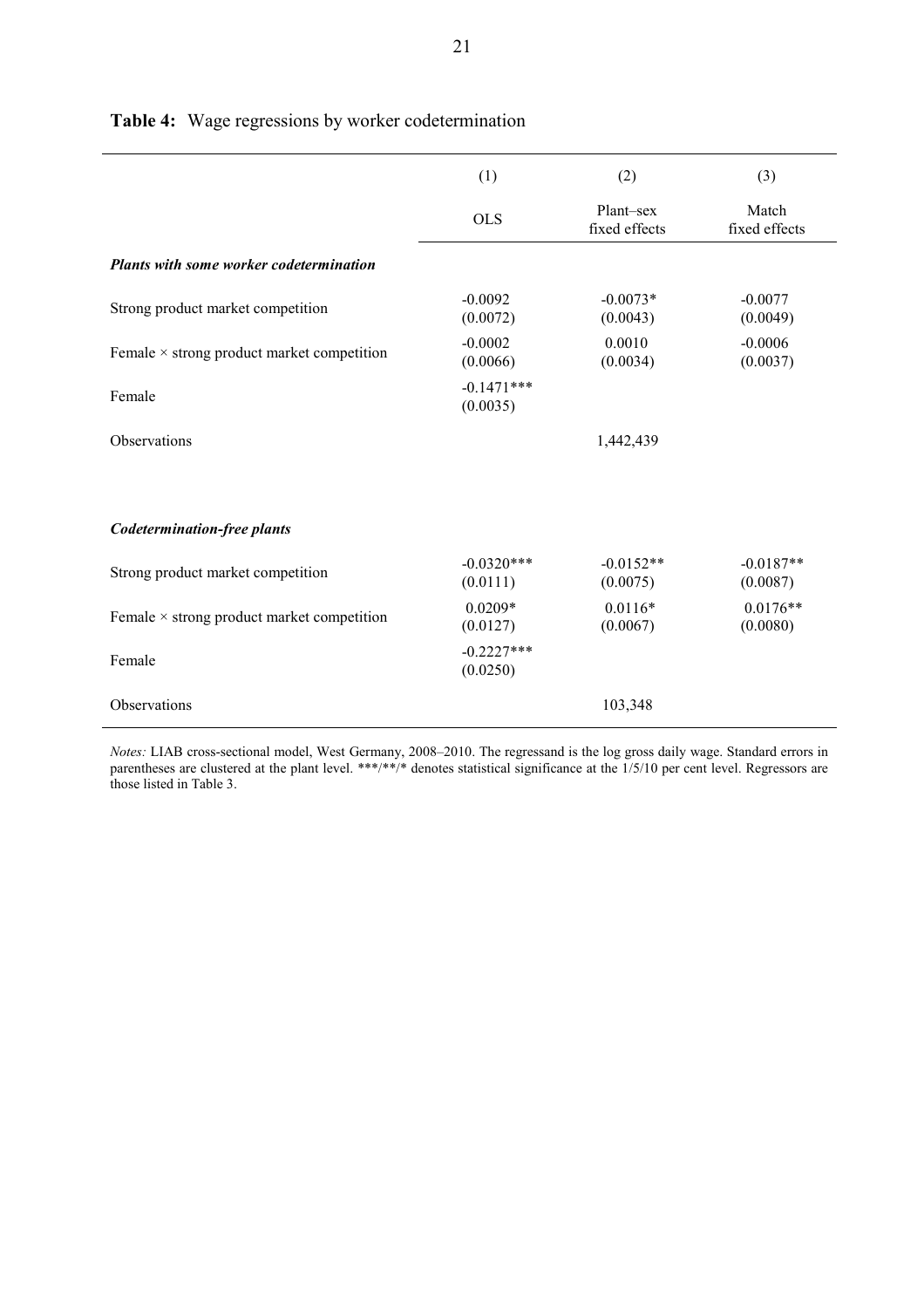|                                            |            | Effect of intensified product market competition on the<br>unexplained gender pay gap |                                 |
|--------------------------------------------|------------|---------------------------------------------------------------------------------------|---------------------------------|
|                                            | All plants | Plants with worker<br>codetermination                                                 | Codetermination-<br>free plants |
| All plants                                 | 0.0016     | $-0.0006$                                                                             | $0.0176**$                      |
|                                            | (0.0039)   | (0.0037)                                                                              | (0.0080)                        |
| Plants with below-average share of females | 0.0045     | 0.0028                                                                                | $0.0196**$                      |
|                                            | (0.0042)   | (0.0041)                                                                              | (0.0077)                        |
| Plants with above-average share of females | 0.0008     | 0.0001                                                                                | $-0.0026$                       |
|                                            | (0.0033)   | (0.0036)                                                                              | (0.0061)                        |

#### **Table 5:** Wage regressions with match fixed effects by worker codetermination and the share of females in plants' workforces

*Notes:* LIAB cross-sectional model, West Germany, 2008–2010. The regressand is the log gross daily wage. The coefficient shown is the interaction effect of the competition and the female dummy. Standard errors in parentheses are clustered at the plant level. \*\*\*/\*\*/\* denotes statistical significance at the 1/5/10 per cent level. Regressors are those listed in Table 3.